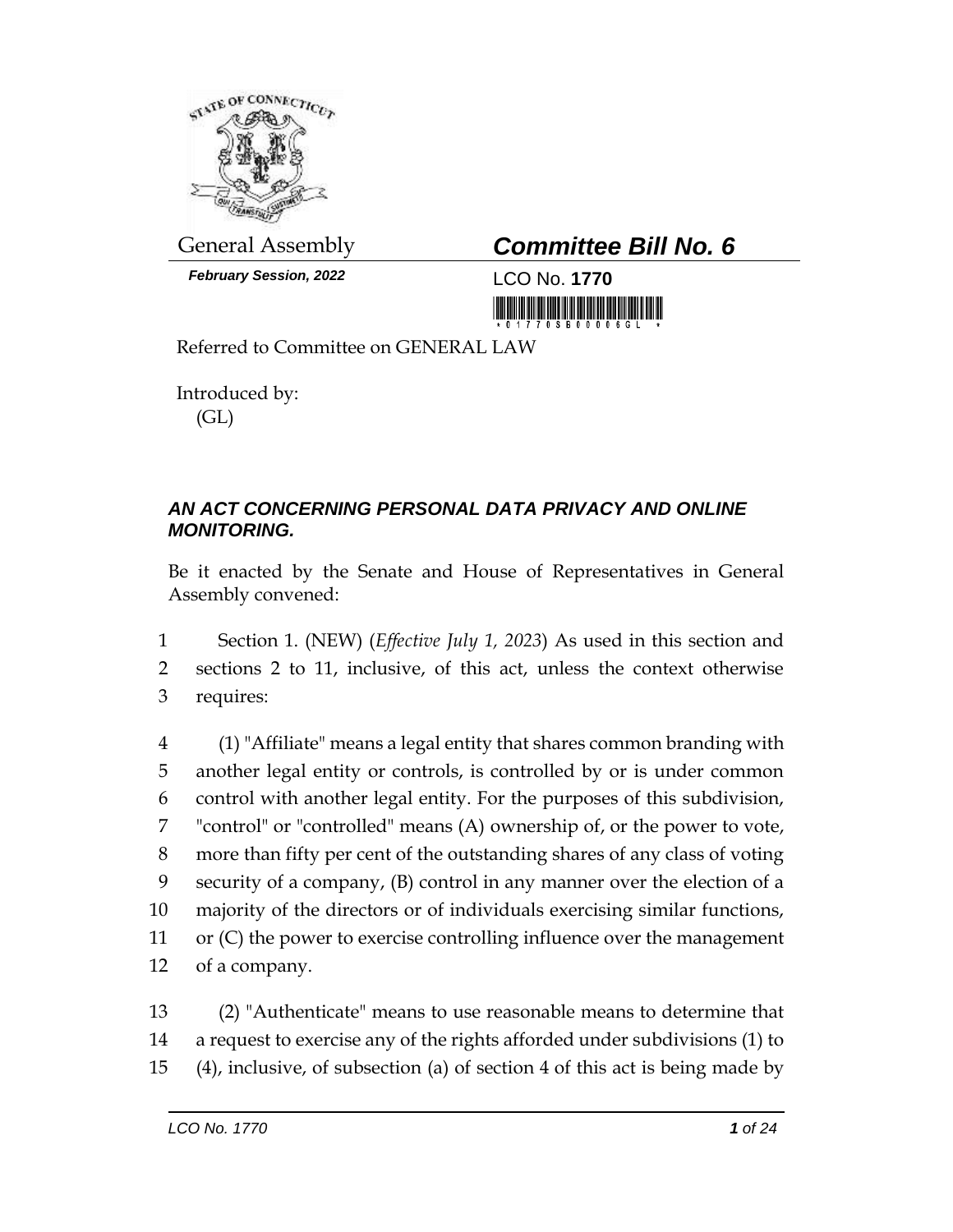the consumer who is entitled to exercise such consumer rights with respect to the personal data at issue.

 (3) "Biometric data" means data generated by automatic measurements of an individual's biological characteristics, such as a fingerprint, a voiceprint, eye retinas, irises or other unique biological patterns or characteristics that are used to identify a specific individual.

(4) "Business associate" has the same meaning as provided in HIPAA.

(5) "Child" has the same meaning as provided in COPPA.

 (6) "Consent" means a clear affirmative act signifying a consumer's freely given, specific, informed and unambiguous agreement to allow 26 the processing of personal data relating to the consumer. "Consent" may include a written statement, including by electronic means, or any other unambiguous affirmative action. "Consent" does not include (A) acceptance of a general or broad terms of use or similar document that contains descriptions of personal data processing along with other, unrelated information, (B) hovering over, muting, pausing or closing a given piece of content, or (C) agreement obtained through the use of dark patterns.

 (7) "Consumer" means an individual who is a resident of this state. "Consumer" does not include an individual acting in a commercial or employment context or as an employee, owner, director, officer or contractor of a company, partnership, sole proprietorship, nonprofit or government agency whose communications or transactions with the controller occur solely within the context of that individual's role with the company, partnership, sole proprietorship, nonprofit or government agency.

 (8) "Controller" means an individual who, or legal entity that, alone or jointly with others determines the purpose and means of processing personal data.

(9) "COPPA" means the Children's Online Privacy Protection Act of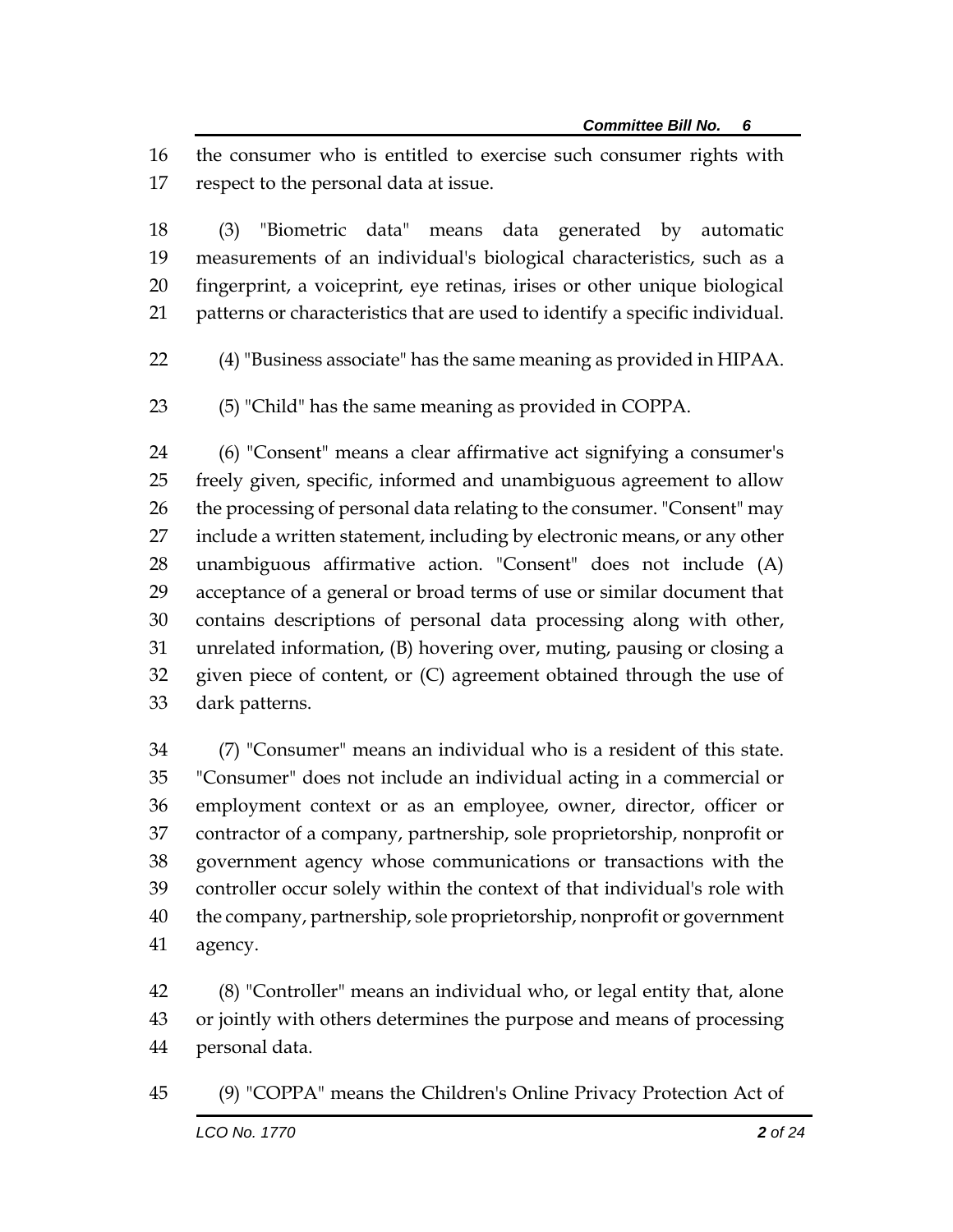1998, 15 USC 6501 et seq., as amended from time to time.

(10) "Covered entity" has the same meaning as provided in HIPAA.

 (11) "Dark pattern" means a user interface designed or manipulated with the substantial effect of subverting or impairing user autonomy, decision-making or choice.

 (12) "Decisions that produce legal or similarly significant effects concerning a consumer" means decisions made by the controller that result in the provision or denial by the controller of financial or lending services, housing, insurance, education enrollment or opportunity, criminal justice, employment opportunities, health care services or access to essential goods or services.

 (13) "De-identified data" means data that cannot reasonably be used to infer information about, or otherwise be linked to, an identified or identifiable individual, or a device linked to such individual, if the controller that possesses such data (A) takes reasonable measures to ensure that such data cannot be associated with an individual, (B) publicly commits to process such data only in a de-identified fashion and not attempt to re-identify such data, and (C) contractually obligates any recipients of such data to satisfy the criteria set forth in subparagraphs (A) and (B) of this subdivision.

 (14) "HIPAA" means the Health Insurance Portability and Accountability Act of 1996, 42 USC 1320d et seq., as amended from time to time.

 (15) "Identified or identifiable individual" means an individual who can be readily identified, directly or indirectly.

 (16) "Institution of higher education" means any individual who, or school, board, association, limited liability company or corporation that, is licensed or accredited to offer one or more programs of higher learning leading to one or more degrees.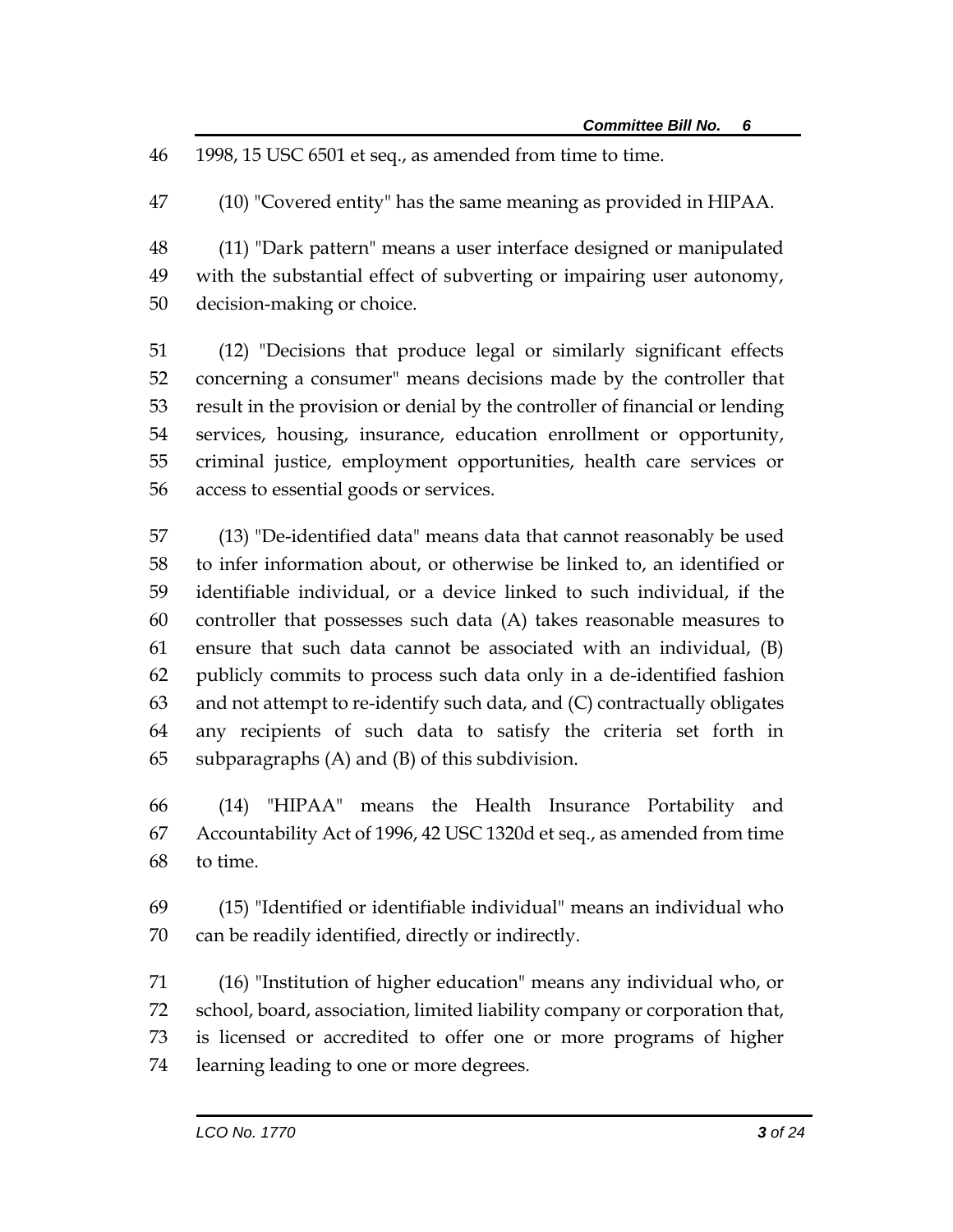(17) "Nonprofit organization" means any organization that is exempt 76 from taxation under Section  $501(c)(3)$  of the Internal Revenue Code of 1986, or any subsequent corresponding internal revenue code of the United States, as amended from time to time.

 (18) "Personal data" means any information that is linked or reasonably linkable to an identified or identifiable individual. "Personal data" does not include de-identified data or publicly available information.

 (19) "Precise geolocation data" means information derived from technology, including, but not limited to, global positioning system level latitude and longitude coordinates or other mechanisms, that directly identifies the specific location of an individual with precision and accuracy within a radius of one thousand seven hundred fifty feet. "Precise geolocation data" does not include the content of communications or any data generated by or connected to advanced utility metering infrastructure systems or equipment for use by a utility.

 (20) "Process" or "processing" means any operation or set of operations performed, whether by manual or automated means, on personal data or on sets of personal data, such as the collection, use, storage, disclosure, analysis, deletion or modification of personal data.

 (21) "Processor" means an individual who, or legal entity that, processes personal data on behalf of a controller.

 (22) "Profiling" means any form of automated processing performed on personal data to evaluate, analyze or predict personal aspects related to an identified or identifiable individual's economic situation, health, personal preferences, interests, reliability, behavior, location or movements.

 (23) "Protected health information" has the same meaning as provided in HIPAA.

*LCO No. 1770**4 of 24* (24) "Pseudonymous data" means personal data that cannot be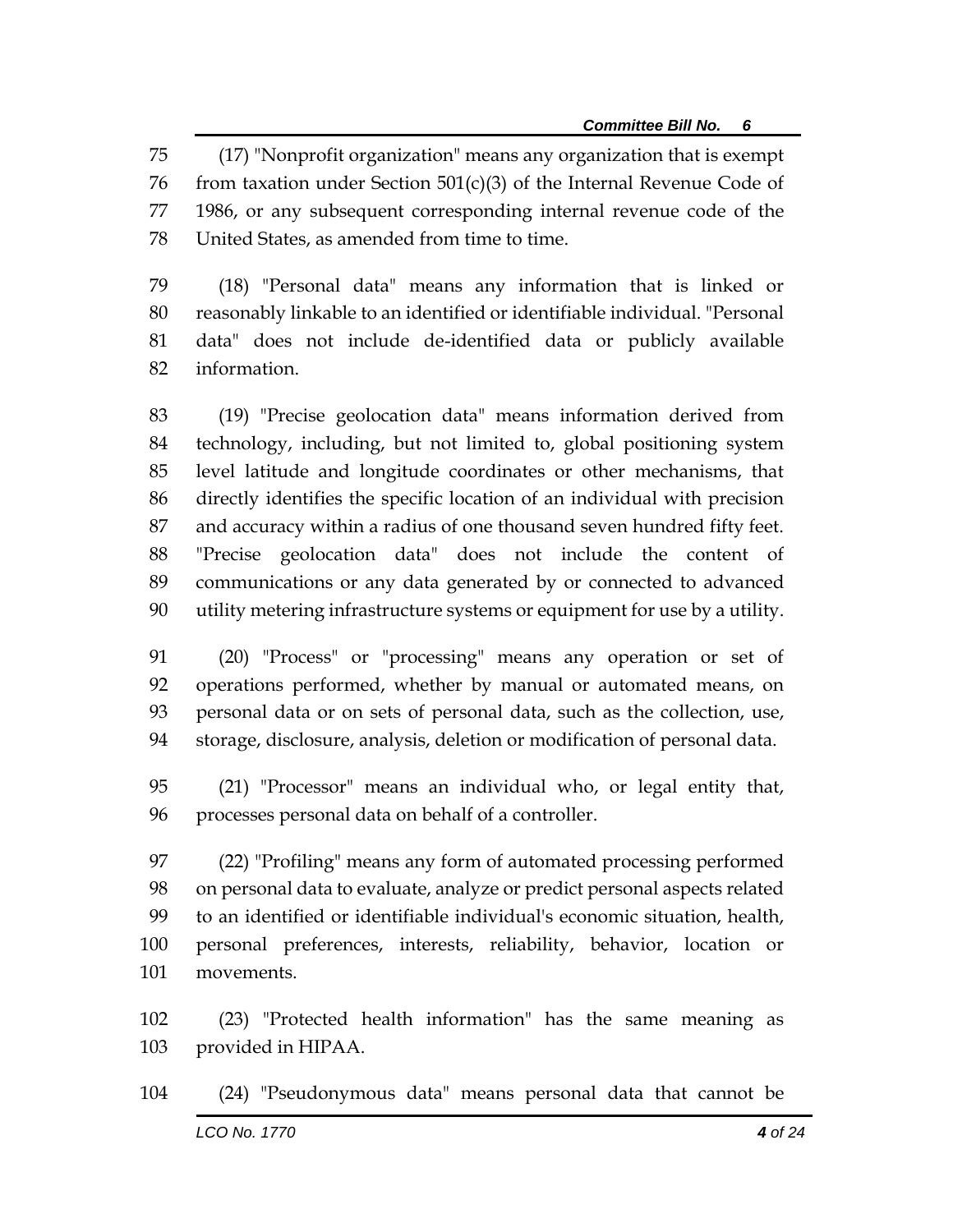attributed to a specific individual without the use of additional information, provided such additional information is kept separately and is subject to appropriate technical and organizational measures to ensure that the personal data is not attributed to an identified or identifiable individual.

 (25) "Publicly available information" means information that is lawfully made available through federal, state or municipal government records or widely distributed media and information that a controller has a reasonable basis to believe a consumer has lawfully made available to the general public.

 (26) "Sale of personal data" means the exchange of personal data for monetary or other valuable consideration by the controller to a third party. "Sale of personal data" does not include (A) the disclosure of 118 personal data to a processor that processes the personal data on behalf of the controller, (B) the disclosure of personal data to a third party for purposes of providing a product or service requested by the consumer, (C) the disclosure or transfer of personal data to an affiliate of the controller, (D) the disclosure of personal data where the consumer directs the controller to disclose the personal data or intentionally uses 124 the controller to interact with a third party, (E) the disclosure of personal data that the consumer (i) intentionally made available to the general public via a channel of mass media, and (ii) did not restrict to a specific audience, or (F) the disclosure or transfer of personal data to a third party as an asset that is part of a merger, acquisition, bankruptcy or other transaction, or a proposed merger, acquisition, bankruptcy or other transaction, in which the third party assumes control of all or part of the controller's assets.

 (27) "Sensitive data" means personal data that includes (A) data revealing racial or ethnic origin, religious beliefs, mental or physical health condition or diagnosis, sex life, sexual orientation or citizenship or immigration status, (B) the processing of genetic or biometric data for the purpose of uniquely identifying an individual, (C) personal data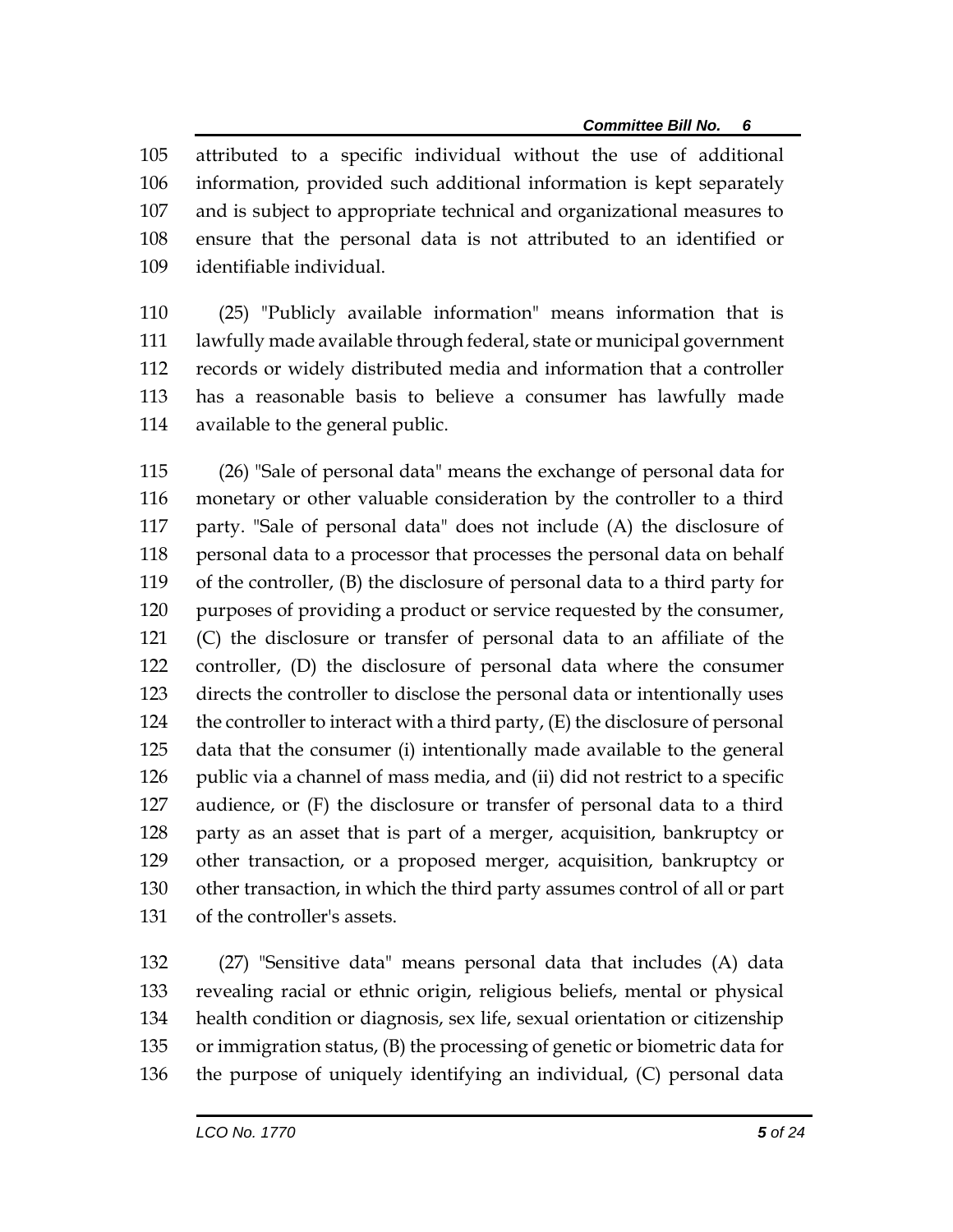collected from a known child, or (D) precise geolocation data.

 (28) "Targeted advertising" means displaying advertisements to a consumer where the advertisement is selected based on personal data obtained or inferred from that consumer's activities over time and across nonaffiliated Internet web sites or online applications to predict such consumer's preferences or interests. "Targeted advertising" does not include (A) advertisements based on activities within a controller's own Internet web sites or online applications, (B) advertisements based on the context of a consumer's current search query, visit to an Internet web 146 site or online application, (C) advertisements directed to a consumer in response to the consumer's request for information or feedback, or (D) processing personal data solely to measure or report advertising frequency, performance or reach.

 (29) "Third party" means an individual or legal entity, such as a public authority, agency or body, other than the consumer, controller, processor or an affiliate of the processor or the controller.

 Sec. 2. (NEW) (*Effective July 1, 2023*) The provisions of sections 1 to 11, inclusive, of this act apply to persons that conduct business in this state or persons that produce products or services that are targeted to residents of this state and that during the preceding calendar year: (1) Controlled or processed the personal data of not less than sixty-five thousand consumers, excluding personal data controlled or processed solely for the purpose of completing a payment transaction; or (2) controlled or processed the personal data of not less than twenty-five thousand consumers and derived more than twenty-five per cent of their gross revenue from the sale of personal data.

 Sec. 3. (NEW) (*Effective July 1, 2023*) (a) The provisions of sections 1 to 11, inclusive, of this act do not apply to any: (1) Body, authority, board, bureau, commission, district or agency of this state or of any political subdivision of this state; (2) nonprofit organization; (3) institution of higher education; (4) national securities association that is registered under 15 USC 78o-3 of the Securities Exchange Act of 1934, as amended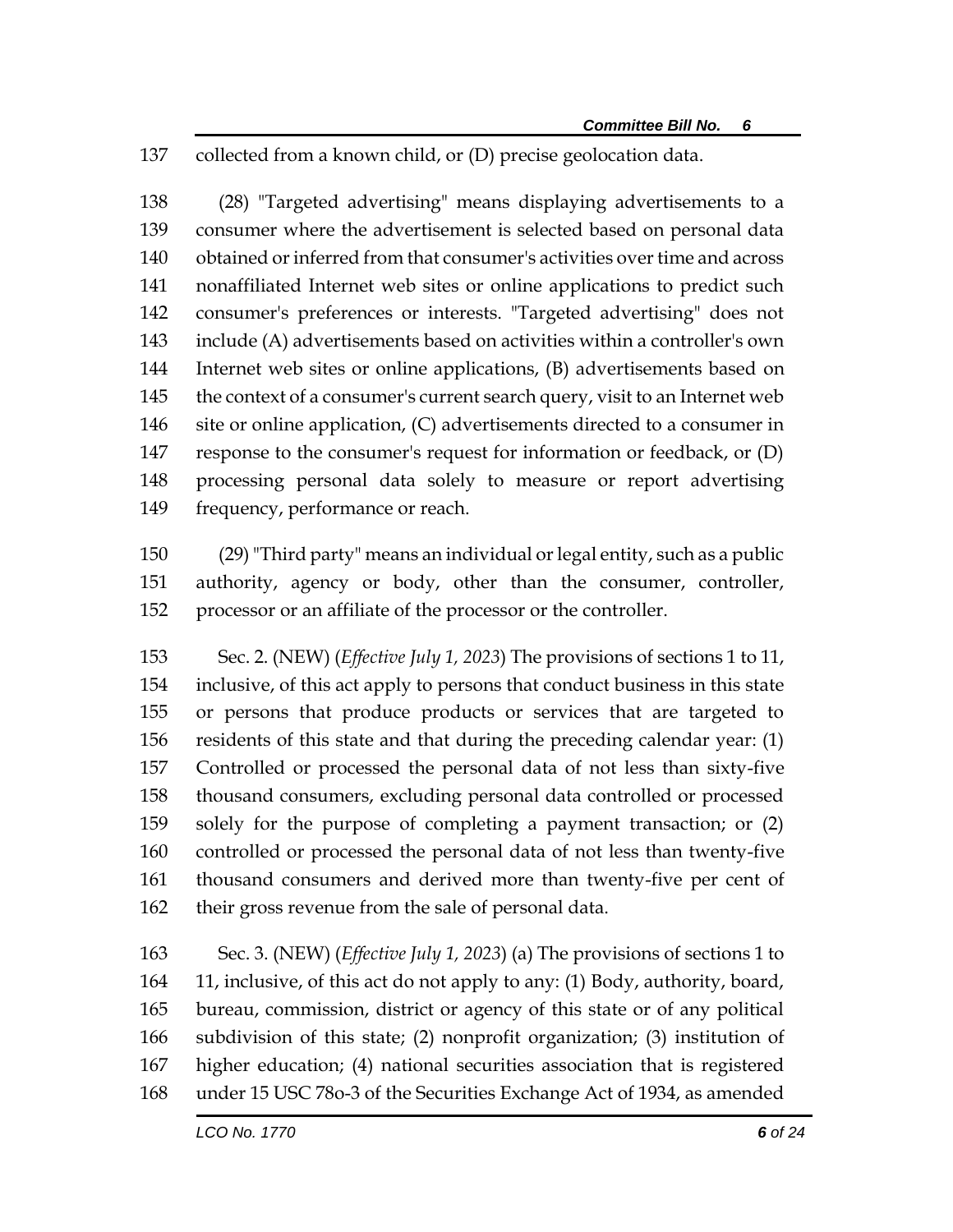from time to time; (5) nonpublic personal information collected, processed, sold or disclosed pursuant to Title V of the Gramm-Leach- Bliley Act, 15 USC 6801 et seq., and its implementing regulations, as both may be amended from time to time; (6) financial institution, as defined 173 in 15 USC 6809(3)(A), as amended from time to time, to the extent such financial institution maintains personal information in the same manner as nonpublic personal information and as long as such financial institution does not use personal information for targeted advertising with third parties and does not share or sell personal information to a third party unless such sharing or sale is permitted under the provisions of sections 1 to 11, inclusive, of this act; or (7) hospital, as defined in section 38a-493 of the general statutes, whether nonprofit or for-profit.

 (b) The following information and data is exempt from the provisions of sections 1 to 11, inclusive, of this act: (1) Protected health information under HIPAA; (2) patient-identifying information for purposes of 42 USC 290dd-2; (3) identifiable private information for purposes of the federal policy for the protection of human subjects under 45 CFR 46; (4) identifiable private information that is otherwise information collected as part of human subjects research pursuant to the good clinical practice guidelines issued by the International Council for Harmonization of Technical Requirements for Pharmaceuticals for Human Use; (5) the protection of human subjects under 21 CFR Parts 6, 50 and 56, or personal data used or shared in research, as defined in 45 CFR 164.501, that is conducted in accordance with the standards set forth in this subdivision and subdivisions (3) and (4) of this subsection, or other research conducted in accordance with applicable law; (6) information and documents created for purposes of the Health Care Quality Improvement Act of 1986, 42 USC 11101 et seq.; (7) patient safety work product for purposes of the Patient Safety and Quality Improvement Act, 42 USC 299b-21 et seq., as amended from time to time; (8) information derived from any of the health care related information listed in this subsection that is de-identified in accordance with the requirements for de-identification pursuant to HIPAA; (9) information originating from and intermingled to be indistinguishable with, or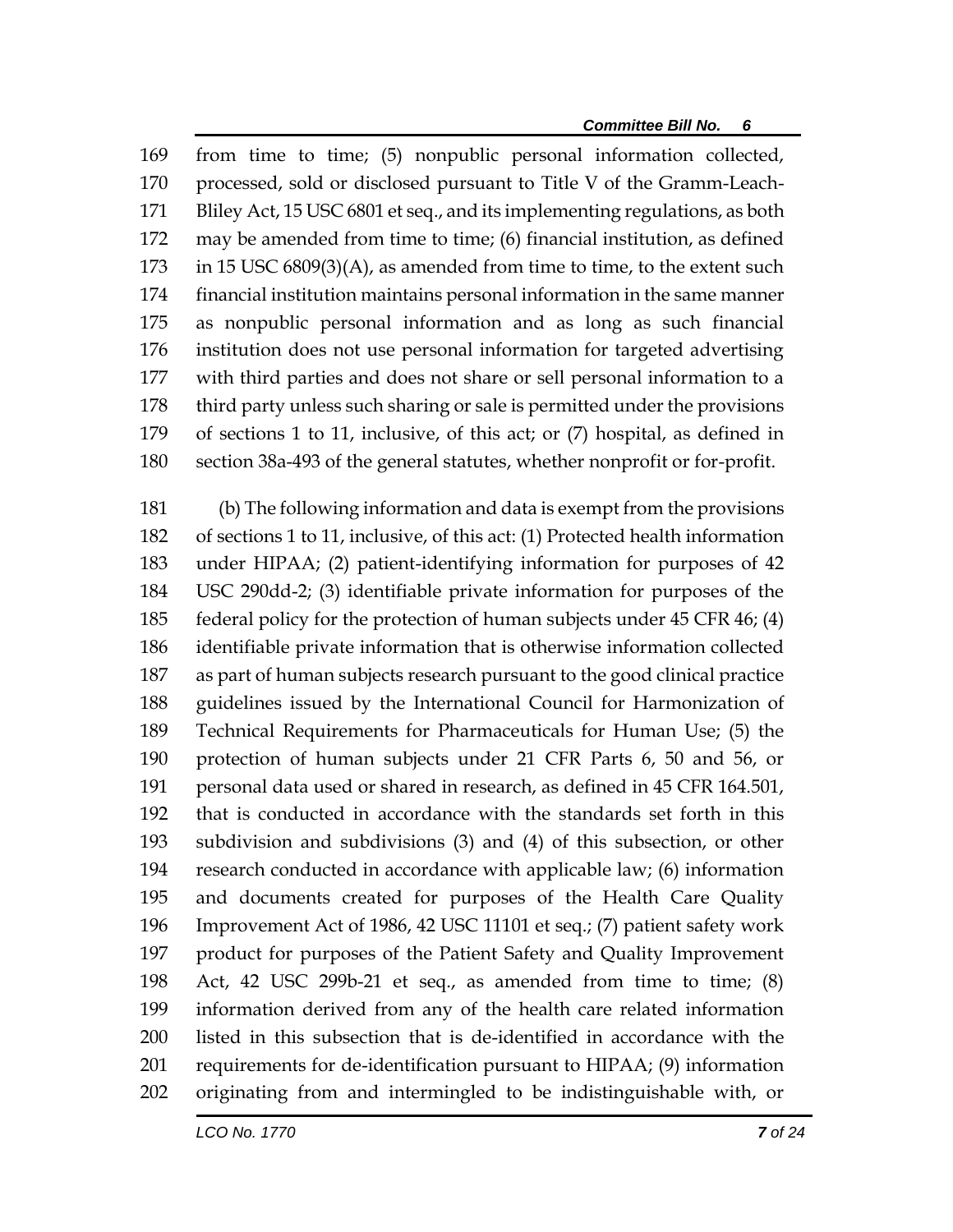information treated in the same manner as, information exempt under this subsection that is maintained by a covered entity or business associate, program or qualified service organization, as specified in 42 USC 290dd-2, as amended from time to time; (10) information used for 207 public health activities and purposes as authorized by HIPAA; (11) the collection, maintenance, disclosure, sale, communication or use of any personal information bearing on a consumer's credit worthiness, credit standing, credit capacity, character, general reputation, personal characteristics or mode of living by a consumer reporting agency, furnisher or user that provides information for use in a consumer report, and by a user of a consumer report, but only to the extent that such activity is regulated by and authorized under the Fair Credit Reporting Act, 15 USC 1681 et seq., as amended from time to time; (12) personal data collected, processed, sold or disclosed in compliance with the Driver's Privacy Protection Act of 1994, 18 USC 2721 et seq., as amended from time to time; (13) personal data regulated by the Family Educational Rights and Privacy Act, 20 USC 1232g et seq., as amended from time to time; (14) personal data collected, processed, sold or 221 disclosed in compliance with the Farm Credit Act, 12 USC 2001 et seq., as amended from time to time; (15) data processed or maintained (A) in the course of an individual applying to, employed by or acting as an agent or independent contractor of a controller, processor or third party, to the extent that the data is collected and used within the context of that role, (B) as the emergency contact information of an individual under sections 1 to 11, inclusive, of this act used for emergency contact purposes, or (C) that is necessary to retain to administer benefits for another individual relating to the individual who is the subject of the information under subdivision (1) of this subsection and used for the purposes of administering such benefits; and (16) personal data collected, processed, sold or disclosed in relation to price, route or service, as such terms are used in the Airline Deregulation Act, 49 USC 40101 et seq., as amended from time to time, by an air carrier subject to 235 said act, to the extent sections 1 to 11, inclusive, of this act are preempted by Airline Deregulation Act, 49 USC 41713, as amended from time to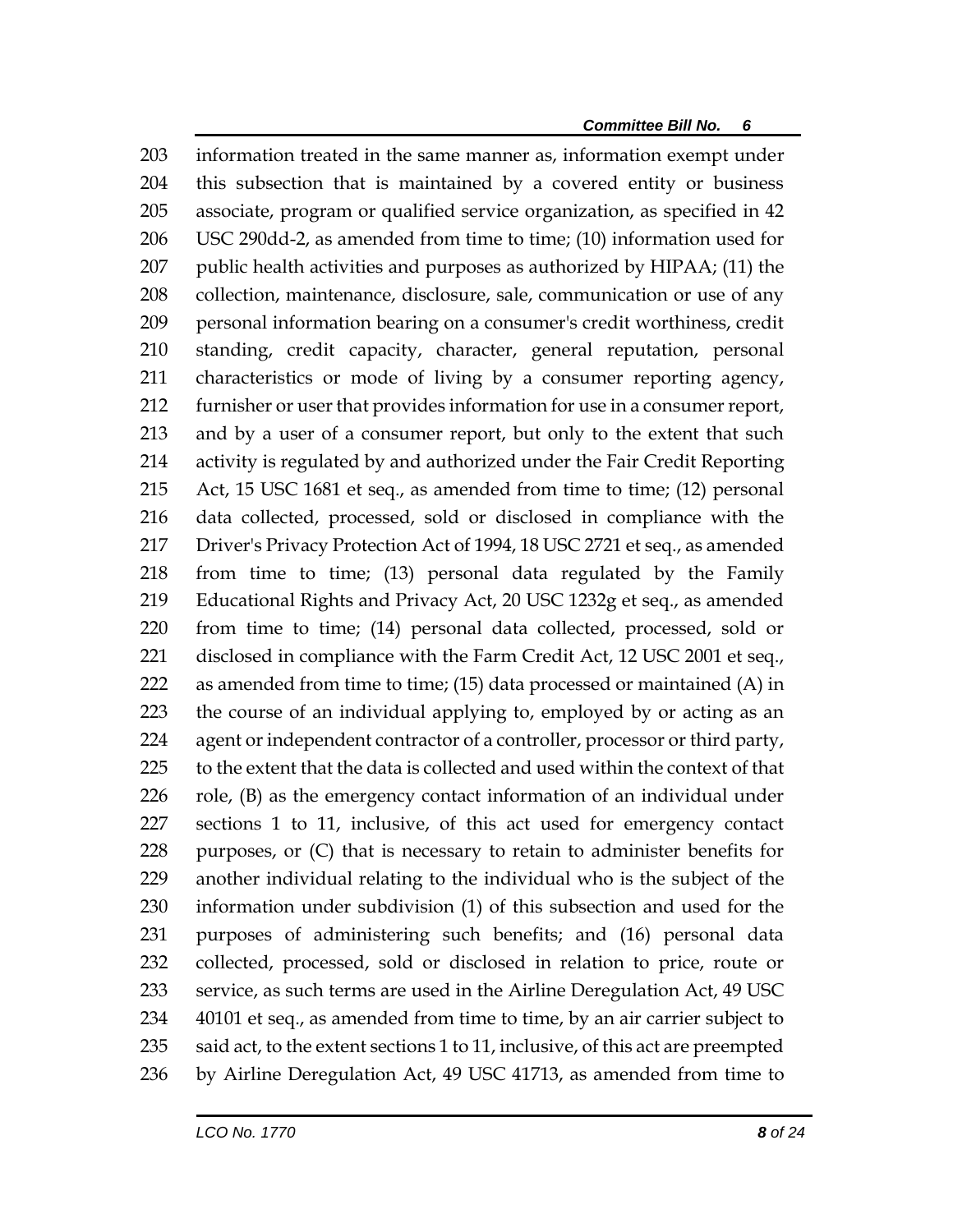time.

 (c) Controllers and processors that comply with the verifiable parental consent requirements of COPPA shall be deemed compliant with any obligation to obtain parental consent pursuant to sections 1 to 241 11, inclusive, of this act.

 Sec. 4. (NEW) (*Effective July 1, 2023*) (a) A consumer shall have the right to: (1) Confirm whether or not a controller is processing the consumer's personal data and to access such personal data; (2) correct inaccuracies in the consumer's personal data, taking into account the nature of the personal data and the purposes of the processing of the consumer's personal data; (3) delete personal data provided by, or obtained about, the consumer; (4) obtain a copy of the consumer's personal data processed by the controller, in a portable and, to the extent technically feasible, readily usable format that allows the consumer to transmit the data to another controller without hindrance, where the processing is carried out by automated means; and (5) opt out of the processing of the personal data for purposes of (A) targeted advertising, (B) the sale of personal data, except as provided in subsection (b) of section 6 of this act, or (C) profiling in furtherance of decisions that produce legal or similarly significant effects concerning the consumer.

 (b) A consumer may exercise rights under this section by a secure and reliable means established by the controller and described to the consumer in the controller's privacy notice. A consumer may designate an authorized agent in accordance with section 5 of this act to exercise the rights of such consumer to opt out of the processing of such consumer's personal data for purposes of subdivision (5) of subsection (a) of this section on behalf of the consumer. In the case of processing personal data of a known child, the parent or legal guardian may exercise such consumer rights on the child's behalf. In the case of processing personal data concerning a consumer subject to a guardianship, conservatorship or other protective arrangement, the guardian or the conservator of the consumer may exercise such rights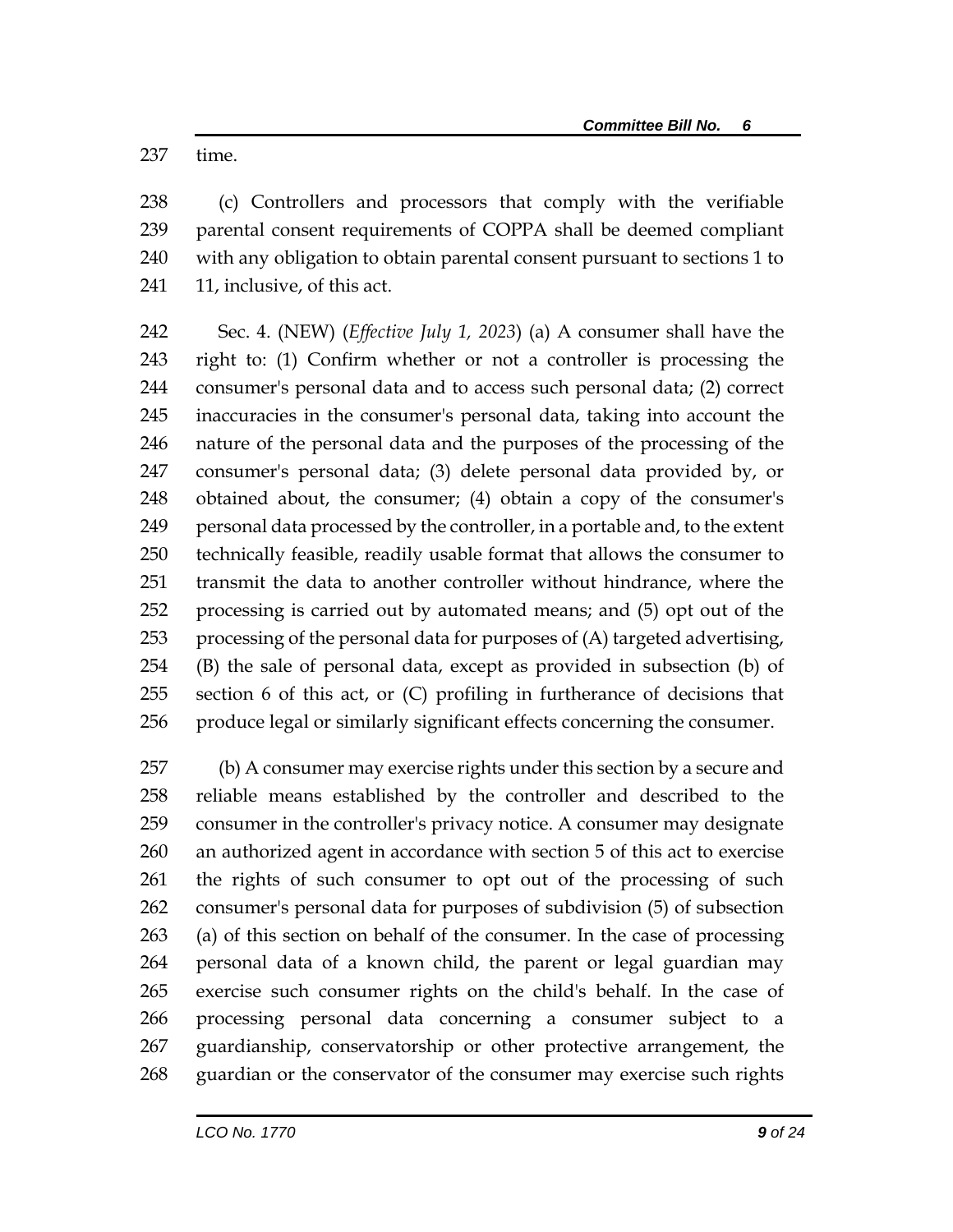on the consumer's behalf.

 (c) Except as otherwise provided in sections 1 to 11, inclusive, of this act, a controller shall comply with a request by a consumer to exercise the consumer rights authorized pursuant to said sections as follows:

273 (1) A controller shall respond to the consumer without undue delay, but not later than forty-five days after receipt of the request. The controller may extend the response period by forty-five additional days when reasonably necessary, considering the complexity and number of the consumer's requests, provided the controller informs the consumer of any such extension within the initial forty-five-day response period, together with the reason for the extension.

 (2) If a controller declines to take action regarding the consumer's request, the controller shall inform the consumer without undue delay, but not later than forty-five days after receipt of the request, of the justification for declining to take action and instructions for how to appeal the decision.

 (3) Information provided in response to a consumer request shall be provided by a controller free of charge, up to twice annually per consumer. If requests from a consumer are manifestly unfounded, excessive or repetitive, the controller may charge the consumer a reasonable fee to cover the administrative costs of complying with the request or decline to act on the request. The controller bears the burden of demonstrating the manifestly unfounded, excessive or repetitive nature of the request.

 (4) If a controller is unable to authenticate the request using commercially reasonable efforts, the controller shall not be required to comply with a request to initiate an action pursuant to this section and shall provide notice to the consumer that the controller is unable to authenticate the request until the consumer provides additional information reasonably necessary to authenticate the consumer and the consumer's request.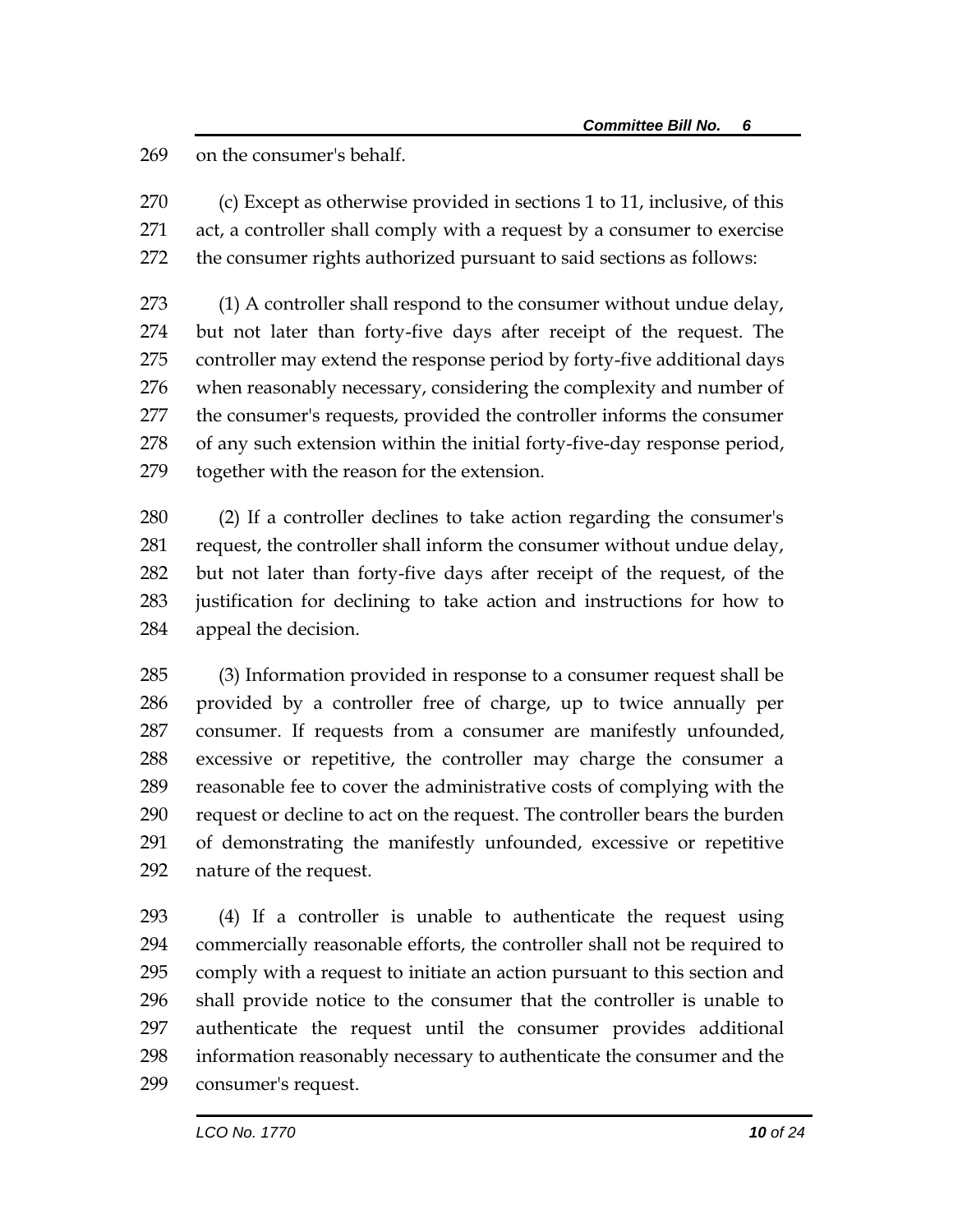(d) A controller shall establish a process for a consumer to appeal the controller's refusal to take action on a request within a reasonable period of time after the consumer's receipt of the decision. The appeal process shall be conspicuously available and similar to the process for submitting requests to initiate action pursuant to this section. Not later than sixty days after receipt of an appeal, a controller shall inform the consumer in writing of any action taken or not taken in response to the appeal, including a written explanation of the reasons for the decisions. If the appeal is denied, the controller shall also provide the consumer with an online mechanism, if available, or other method through which the consumer may contact the Attorney General to submit a complaint.

 Sec. 5. (NEW) (*Effective July 1, 2023*) A consumer may designate another person to serve as the consumer's authorized agent, and act on such consumer's behalf, to opt out of the processing of such consumer's personal data for one or more of the purposes specified in subdivision (5) of subsection (a) of section 4 of this act. The consumer may designate such authorized agent by way of, among other things, a technology, including, but not limited to, an Internet link or a browser setting, browser extension or global device setting, indicating such consumer's intent to opt out of such processing. A controller shall comply with an opt-out request received from an authorized agent if the controller is able to authenticate, with commercially reasonable effort, the identity of the consumer and the authorized agent's authority to act on such consumer's behalf.

 Sec. 6. (NEW) (*Effective July 1, 2023*) (a) A controller shall: (1) Limit the collection of personal data to what is adequate, relevant and reasonably necessary in relation to the purposes for which such data is processed, as disclosed to the consumer; (2) except as otherwise provided in sections 1 to 11, inclusive, of this act, not process personal data for purposes that are neither reasonably necessary to, nor compatible with, the disclosed purposes for which such personal data is processed, as disclosed to the consumer, unless the controller obtains the consumer's consent; (3) establish, implement and maintain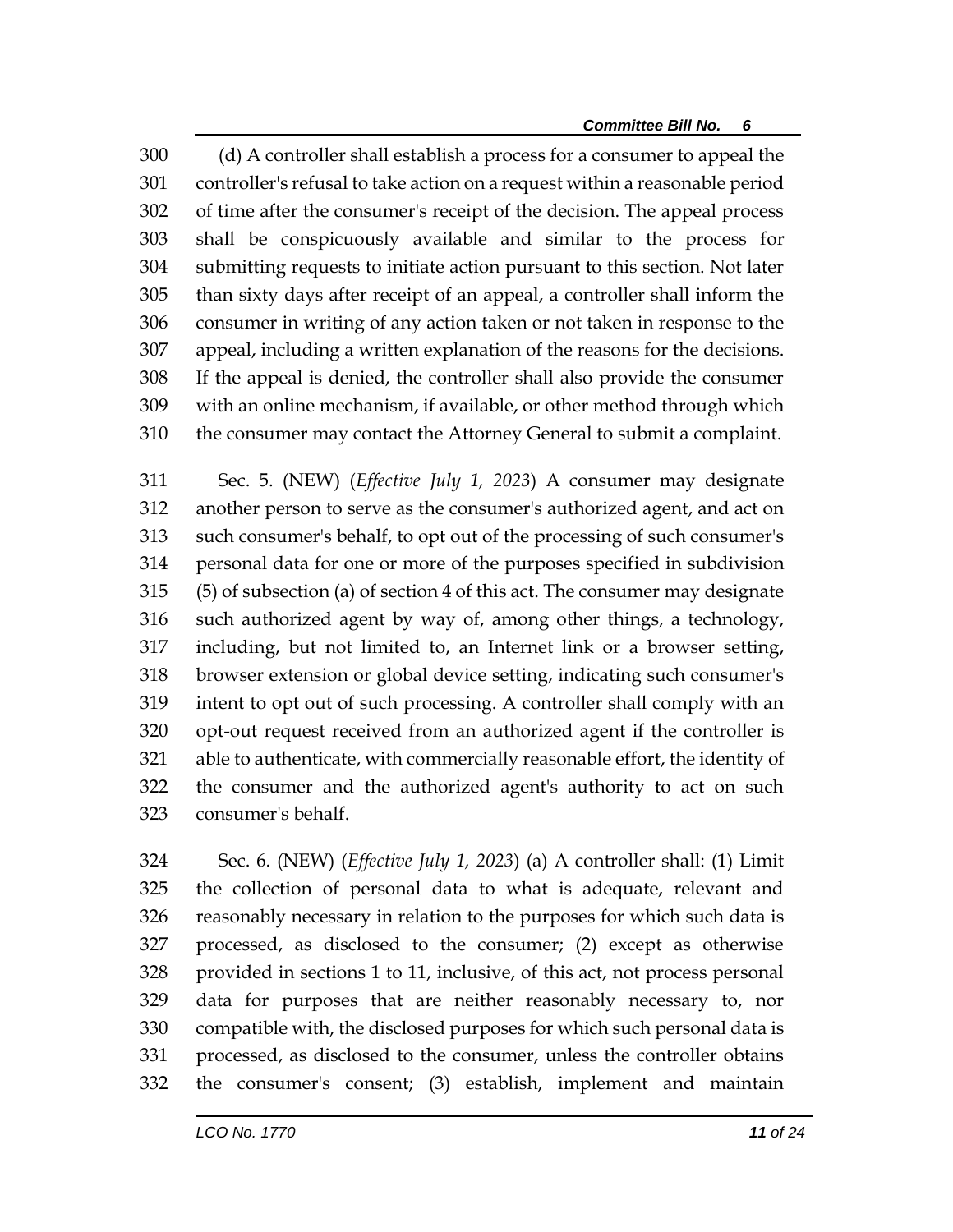reasonable administrative, technical and physical data security practices to protect the confidentiality, integrity and accessibility of personal data appropriate to the volume and nature of the personal data at issue; (4) not process sensitive data concerning a consumer without obtaining the consumer's consent, or, in the case of the processing of sensitive data concerning a known child, without processing such data in accordance with COPPA; (5) not process personal data in violation of the laws of this state and federal laws that prohibit unlawful discrimination against consumers; (6) provide an effective mechanism for a consumer to revoke the consumer's consent under this section that is at least as easy as the mechanism by which the consumer provided the consumer's consent and, upon revocation of such consent, cease to process the data as soon as practicable, but not later than fifteen days after the receipt of such request; and (7) not process the personal data of a consumer for purposes of targeted advertising, or sell the consumer's personal data without the consumer's consent, under circumstances where a controller has actual knowledge of, or wilfully disregards, that the consumer is at least thirteen years of age but younger than eighteen years of age. A controller shall not discriminate against a consumer for exercising any of the consumer rights contained in sections 1 to 11, inclusive, of this act, including denying goods or services, charging different prices or rates for goods or services or providing a different level of quality of goods and services to the consumer.

 (b) Nothing in subsection (a) of this section shall be construed to require a controller to provide a product or service that requires the personal data of a consumer which the controller does not collect or maintain, or prohibit a controller from offering a different price, rate, level, quality or selection of goods or services to a consumer, including offering goods or services for no fee, if the offering is in connection with a consumer's voluntary participation in a bona fide loyalty, rewards, premium features, discounts or club card program. If a consumer exercises the consumer's right to opt out pursuant to subdivision (5) of subsection (a) of section 4 of this act, a controller may not sell the consumer's personal data to a third party as part of such program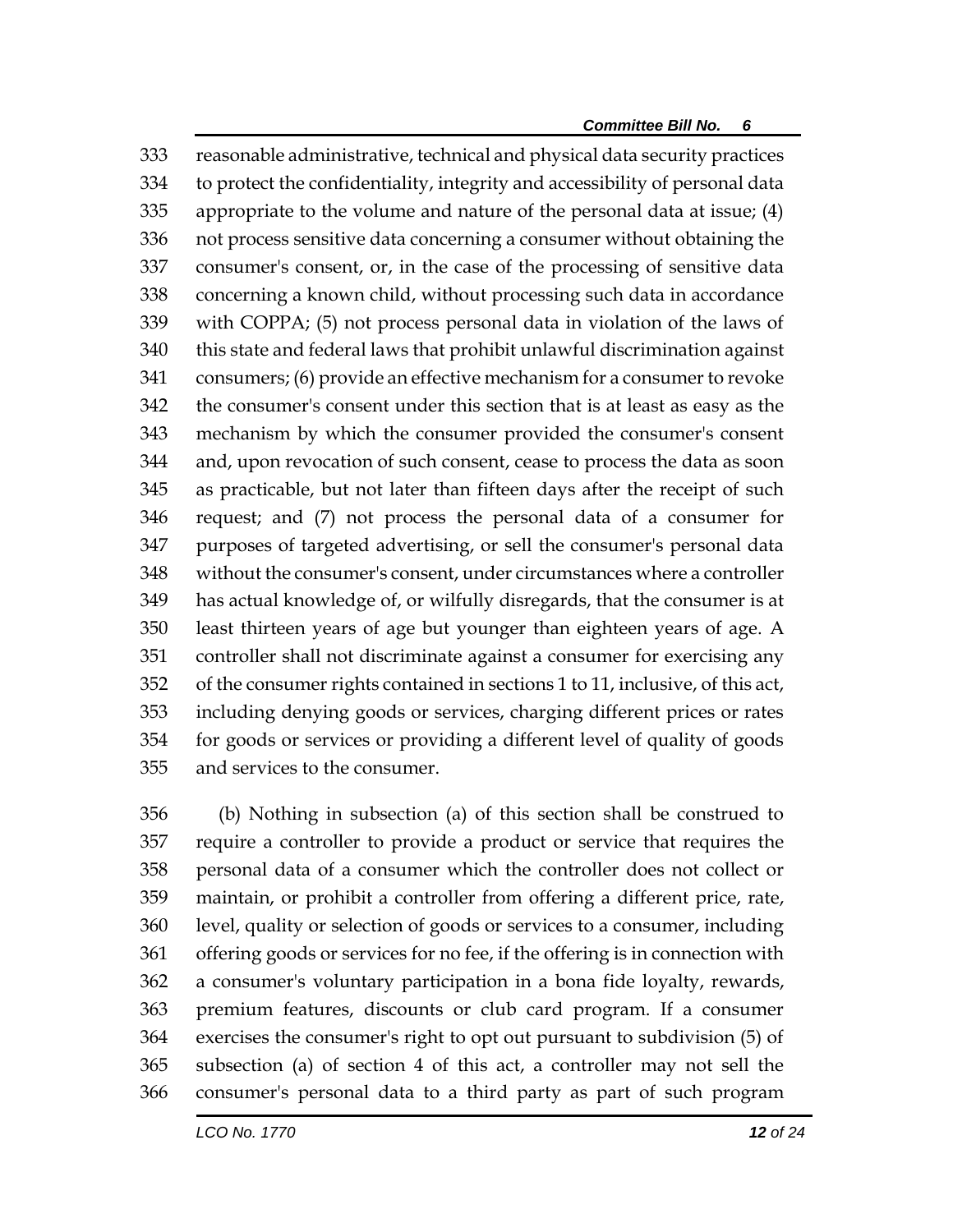unless: (1) The sale is reasonably necessary to enable the third party to provide a benefit to which the consumer is entitled; (2) the sale of personal data to third parties is clearly disclosed in the terms of the program; and (3) the third party uses the personal data only for purposes of facilitating such a benefit to which the consumer is entitled and does not retain or otherwise use or disclose the personal data for any other purpose.

 (c) A controller shall provide consumers with a reasonably accessible, clear and meaningful privacy notice that includes: (1) The categories of personal data processed by the controller; (2) the purpose for processing personal data; (3) how consumers may exercise their consumer rights, including how a consumer may appeal a controller's decision with regard to the consumer's request; (4) the categories of personal data that the controller shares with third parties, if any; (5) the categories of third parties, if any, with which the controller shares personal data; and (6) an active electronic mail address that the consumer may use to contact the controller.

 (d) If a controller sells personal data to third parties or processes personal data for targeted advertising, the controller shall clearly and conspicuously disclose such processing, as well as the manner in which a consumer may exercise the right to opt out of such processing.

 (e) A controller shall establish, and shall describe in a privacy notice, one or more secure and reliable means for consumers to submit a request to exercise their consumer rights pursuant to sections 1 to 11, inclusive, of this act. Such means shall take into account the ways in which consumers normally interact with the controller, the need for secure and reliable communication of such requests and the ability of the controller to authenticate the identity of the consumer making the request. A controller shall not require a consumer to create a new account in order to exercise consumer rights, but may require a consumer to use an existing account. Any such means shall include:

(1) (A) Providing a clear and conspicuous link on the controller's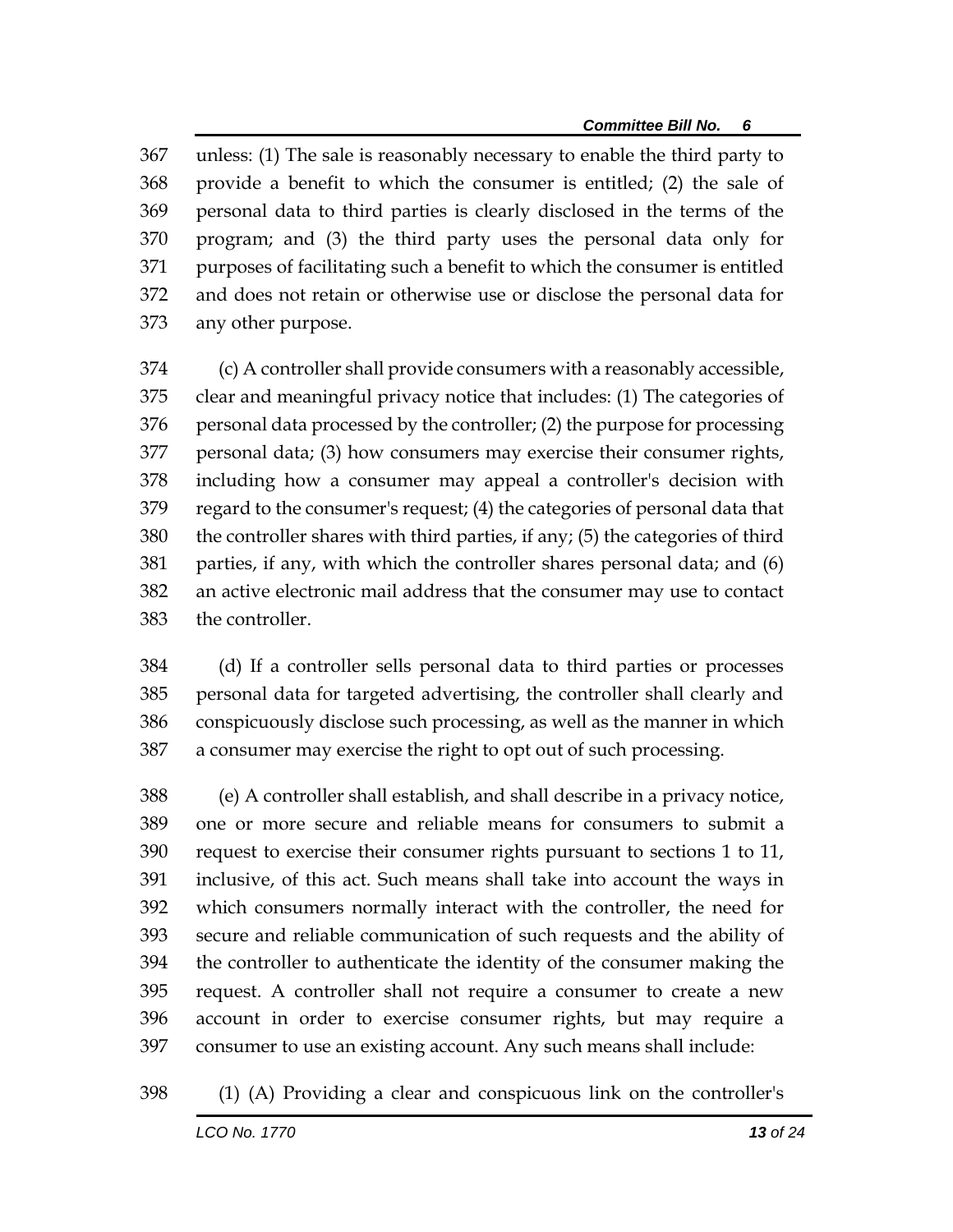Internet web site to an Internet web page that enables a consumer, or an agent of the consumer, to opt out of the targeted advertising or sale of the consumer's personal data; and

 (B) During the period beginning July 1, 2023, and ending December 31, 2024, allowing a consumer to opt out of, and, beginning January 1, 2025, requiring a consumer to opt in or opt out of, the processing of personal data for the purposes of targeted advertising or the sale of personal data through an opt-in or opt-out preference, as applicable, signal sent with the consumer's consent by a platform, technology or mechanism to the controller indicating the consumer's intent to opt-in or opt-out, as applicable, of processing data for targeted advertising or the sale of the consumer's personal data. An opt-out preference signal mechanism provided pursuant to this subsection shall:

 (i) Not permit the manufacturer of a platform, browser, device or any other product offering a universal opt-out mechanism to unfairly disadvantage another controller;

 (ii) Require controllers to inform consumers about the opt-out choices available under sections 1 to 11, inclusive, of this act;

 (iii) Not adapt a mechanism that is a default setting, but rather clearly represent the consumer's affirmative, freely given and unambiguous choice to opt out of the processing of personal data pursuant to sections 420 1 to 11, inclusive, of this act;

 (iv) Be consumer-friendly, clearly described and easy to use by the average consumer;

 (v) Be as consistent as possible with any other similar mechanism required by any federal or state law or regulation; and

 (vi) Permit the controller to accurately authenticate the consumer as a resident of this state and determine that the mechanism represents a legitimate request to opt out of the sale of personal data.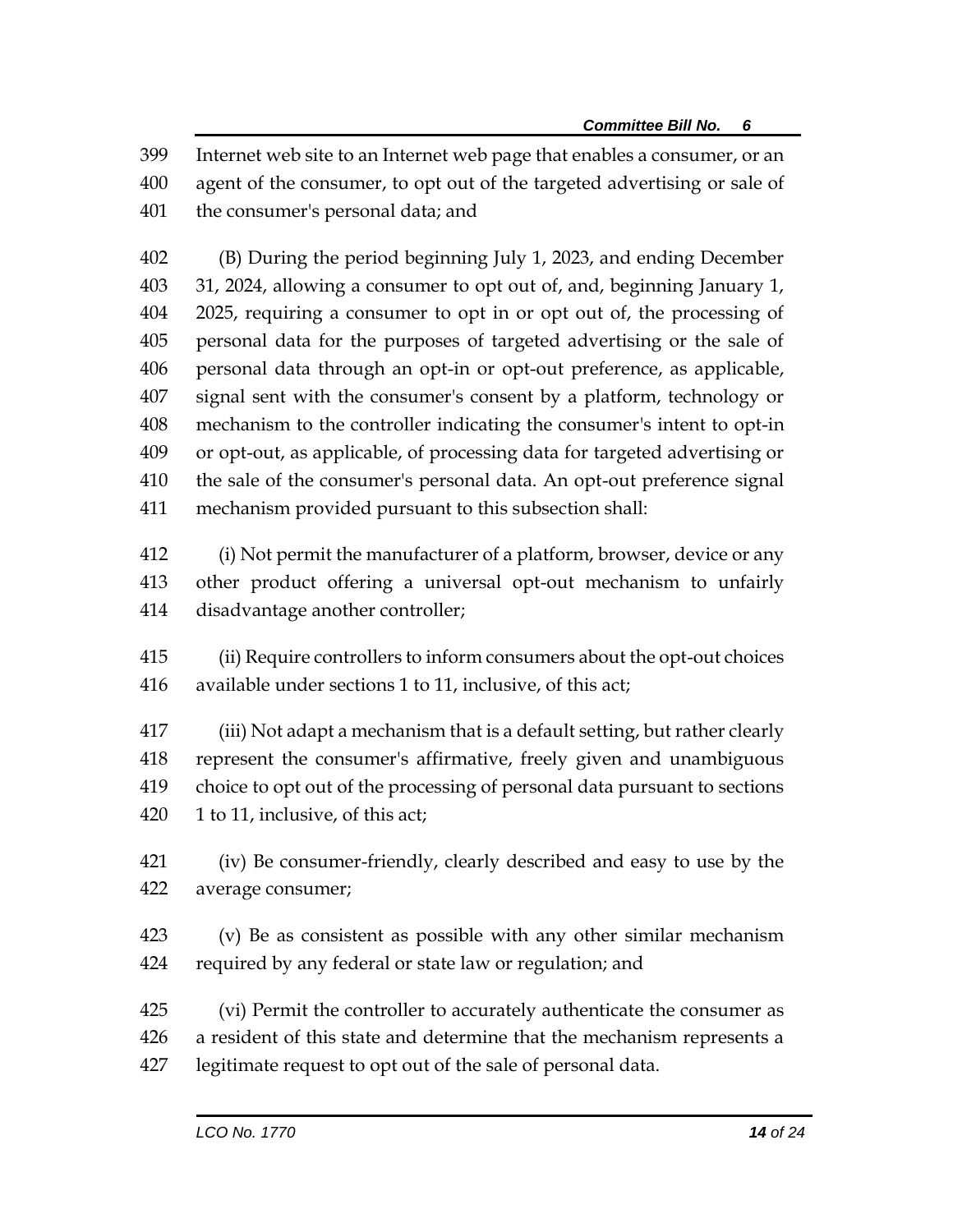428 (2) If a controller responds to consumer opt-out requests received pursuant to subdivision (1) of this subsection by informing the consumer of a charge for the use of any product or service, the controller shall present the terms of any financial incentive offered pursuant to subsection (b) of this section for the retention, use, sale or sharing of the consumer's personal data.

 Sec. 7. (NEW) (*Effective July 1, 2023*) (a) A processor shall adhere to the instructions of a controller and shall assist the controller in meeting the controller's obligations under sections 1 to 11, inclusive, of this act. Such assistance shall include: (1) Taking into account the nature of processing and the information available to the processor, by appropriate technical and organizational measures, insofar as is reasonably practicable, to fulfill the controller's obligation to respond to consumer rights requests; (2) taking into account the nature of processing and the information available to the processor, by assisting the controller in meeting the controller's obligations in relation to the security of processing the personal data and in relation to the notification of a breach of security, as defined in section 36a-701b of the general statutes, of the system of the processor, in order to meet the controller's obligations; and (3) providing necessary information to enable the controller to conduct and document data protection assessments.

 (b) A contract between a controller and a processor shall govern the processor's data processing procedures with respect to processing performed on behalf of the controller. The contract shall be binding and clearly set forth instructions for processing data, the nature and purpose of processing, the type of data subject to processing, the duration of processing and the rights and obligations of both parties. The contract shall also require that the processor: (1) Ensure that each person processing personal data is subject to a duty of confidentiality with respect to the data; (2) at the controller's direction, delete or return all personal data to the controller as requested at the end of the provision of services, unless retention of the personal data is required by law; (3)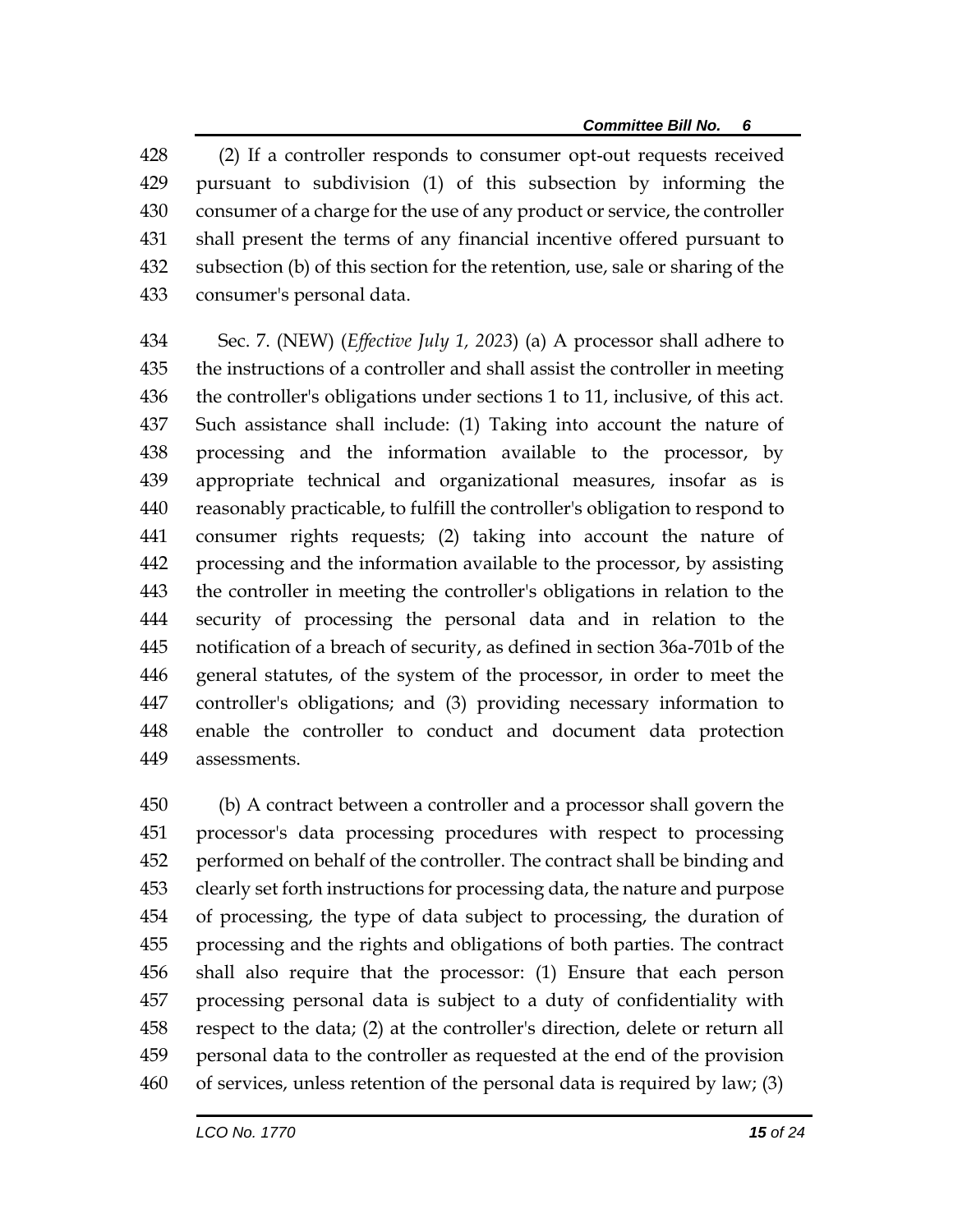upon the reasonable request of the controller, make available to the controller all information in its possession necessary to demonstrate the processor's compliance with the obligations in sections 1 to 11, inclusive, of this act; (4) engage any subcontractor pursuant to a written contract that requires the subcontractor to meet the obligations of the processor with respect to the personal data; and (5) allow, and cooperate with, reasonable assessments by the controller or the controller's designated assessor, or the processor may arrange for a qualified and independent assessor to conduct an assessment of the processor's policies and technical and organizational measures in support of the obligations under sections 1 to 11, inclusive, of this act, using an appropriate and accepted control standard or framework and assessment procedure for such assessments. The processor shall provide a report of such assessment to the controller upon request.

 (c) Nothing in this section shall be construed to relieve a controller or processor from the liabilities imposed on the controller or processor by virtue of such controller's or processor's role in the processing relationship, as described in sections 1 to 11, inclusive, of this act.

 (d) Determining whether a person is acting as a controller or processor with respect to a specific processing of data is a fact-based determination that depends upon the context in which personal data is to be processed. A person who is not limited in such person's processing of personal data pursuant to a controller's instructions, or who fails to adhere to such instructions, is a controller and not a processer with respect to a specific processing of data. A processor that continues to adhere to a controller's instructions with respect to a specific processing of personal data remains a processor. If a processor begins, alone or jointly with others, determining the purposes and means of the processing of personal data, the processor is a controller with respect to such processing.

 Sec. 8. (NEW) (*Effective July 1, 2023*) (a) A controller shall conduct and document a data protection assessment for each of the controller's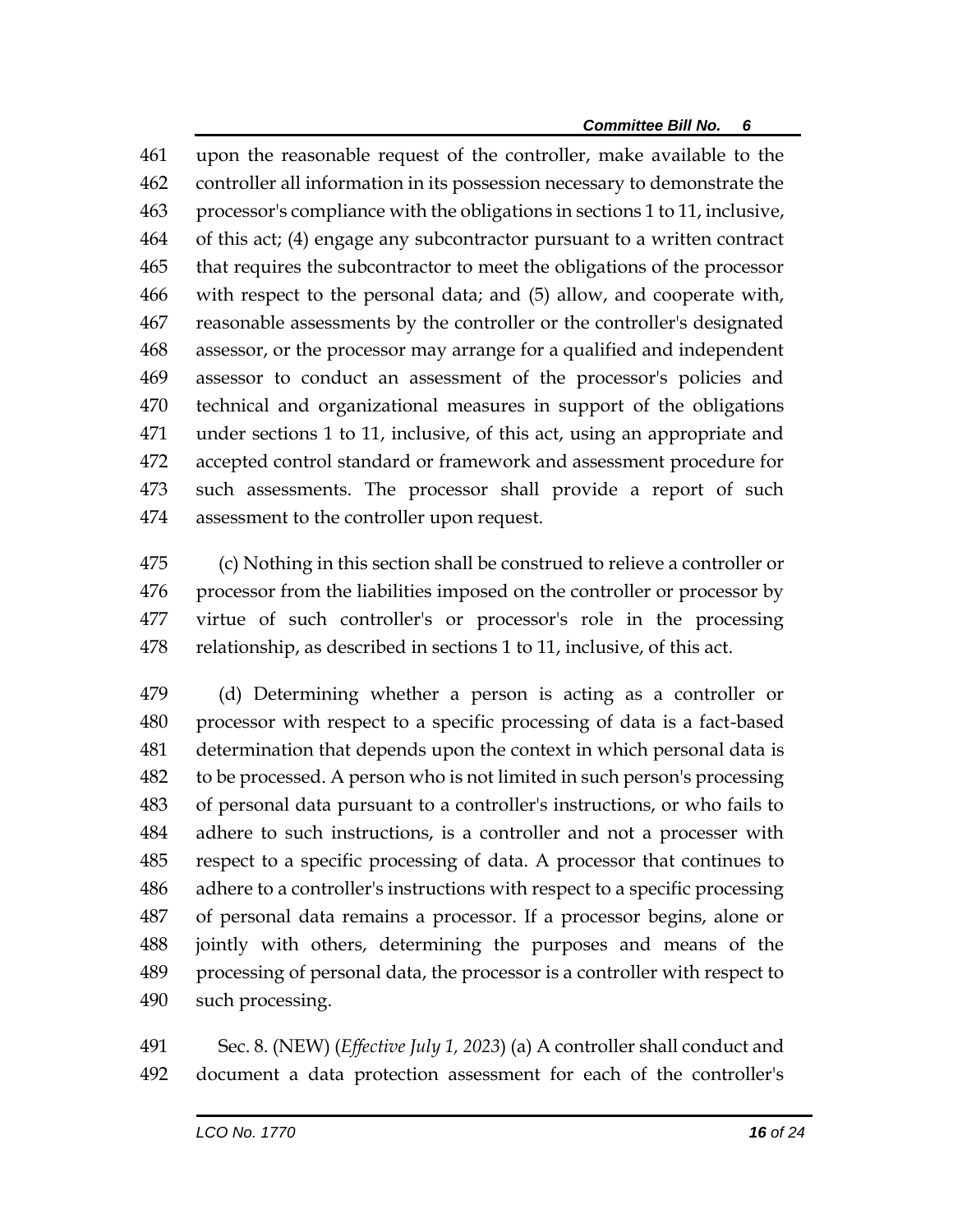processing activities that presents a heightened risk of harm to a consumer. For the purposes of this section, processing that presents a heightened risk of harm to a consumer includes: (1) The processing of personal data for the purposes of targeted advertising; (2) the sale of personal data; (3) the processing of personal data for the purposes of profiling, where such profiling presents a reasonably foreseeable risk of (A) unfair or deceptive treatment of, or unlawful disparate impact on, consumers, (B) financial, physical or reputational injury to consumers, (C) a physical or other intrusion upon the solitude or seclusion, or the private affairs or concerns, of consumers, where such intrusion would be offensive to a reasonable person, or (D) other substantial injury to consumers; and (4) the processing of sensitive data.

 (b) Data protection assessments conducted pursuant to subsection (a) of this section shall identify and weigh the benefits that may flow, directly and indirectly, from the processing to the controller, the consumer, other stakeholders and the public against the potential risks to the rights of the consumer associated with such processing, as mitigated by safeguards that can be employed by the controller to reduce such risks. The controller shall factor into any such data protection assessment the use of de-identified data and the reasonable expectations of consumers, as well as the context of the processing and the relationship between the controller and the consumer whose personal data will be processed.

 (c) The Attorney General may require that a controller disclose any data protection assessment that is relevant to an investigation conducted by the Attorney General, and the controller shall make the data protection assessment available to the Attorney General. The Attorney General may evaluate the data protection assessment for compliance with the responsibilities set forth in sections 1 to 11, inclusive, of this act. Data protection assessments shall be confidential and shall be exempt from disclosure under the Freedom of Information Act, as defined in section 1-200 of the general statutes. To the extent any information contained in a data protection assessment disclosed to the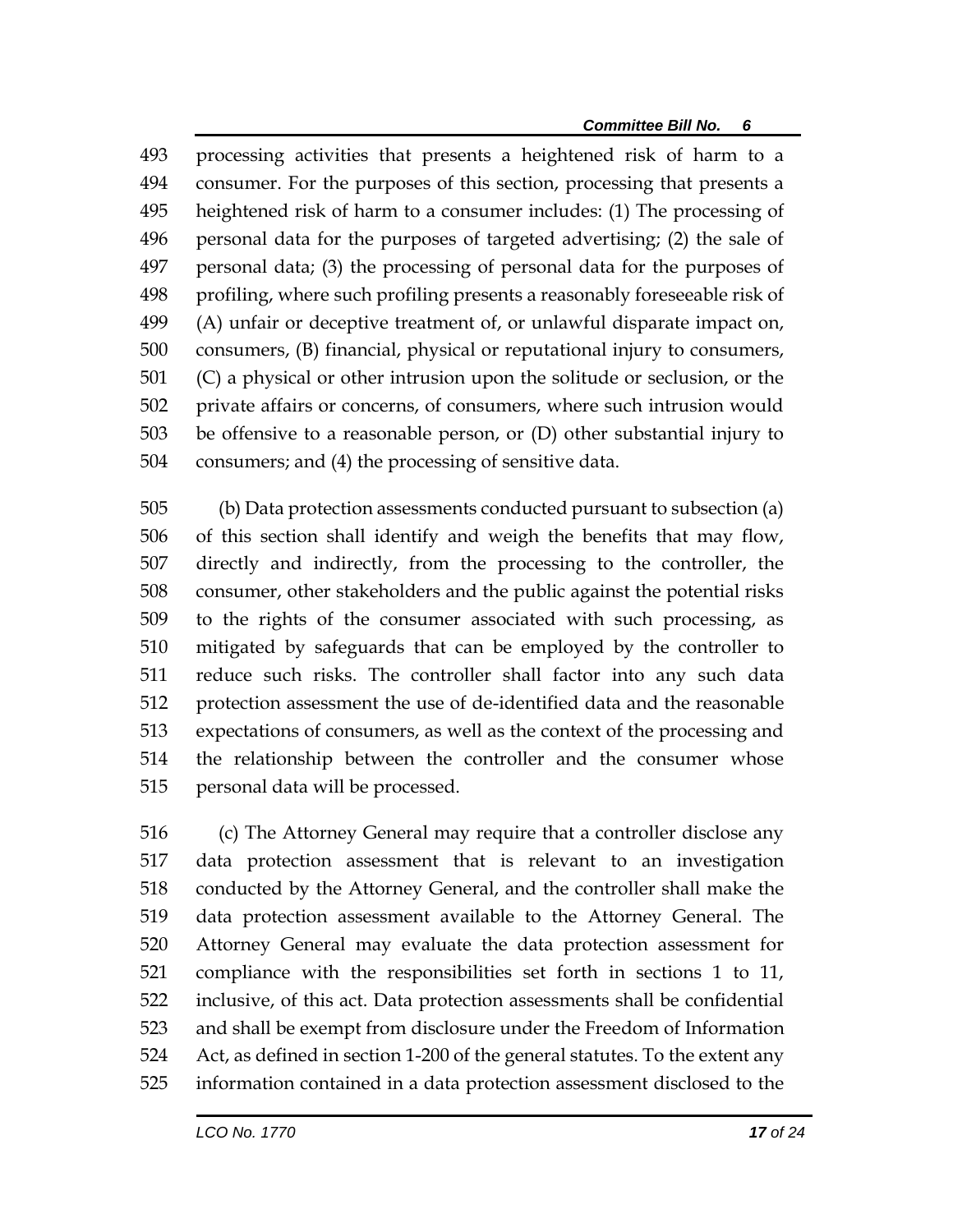Attorney General includes information subject to attorney-client privilege or work product protection, such disclosure shall not constitute a waiver of such privilege or protection.

 (d) A single data protection assessment may address a comparable set of processing operations that include similar activities.

 (e) If a controller conducts a data protection assessment for the purpose of complying with another applicable law or regulation, the data protection assessment shall be deemed to satisfy the requirements established in this section if such data protection assessment is reasonably similar in scope and effect to the data protection assessment that would otherwise be conducted pursuant to this section.

 (f) Data protection assessment requirements shall apply to processing activities created or generated after July 1, 2023, and are not retroactive.

 Sec. 9. (NEW) (*Effective July 1, 2023*) (a) Any controller in possession of de-identified data shall: (1) Take reasonable measures to ensure that the data cannot be associated with an individual; (2) publicly commit to maintaining and using de-identified data without attempting to re- identify the data; and (3) contractually obligate any recipients of the de- identified data to comply with all provisions of sections 1 to 11, inclusive, of this act.

 (b) Nothing in sections 1 to 11, inclusive, of this act shall be construed to: (1) Require a controller or processor to re-identify de-identified data or pseudonymous data; or (2) maintain data in identifiable form, or collect, obtain, retain or access any data or technology, in order to be capable of associating an authenticated consumer request with personal data.

 (c) Nothing in sections 1 to 11, inclusive, of this act shall be construed to require a controller or processor to comply with an authenticated consumer rights request if the controller: (1) Is not reasonably capable of associating the request with the personal data or it would be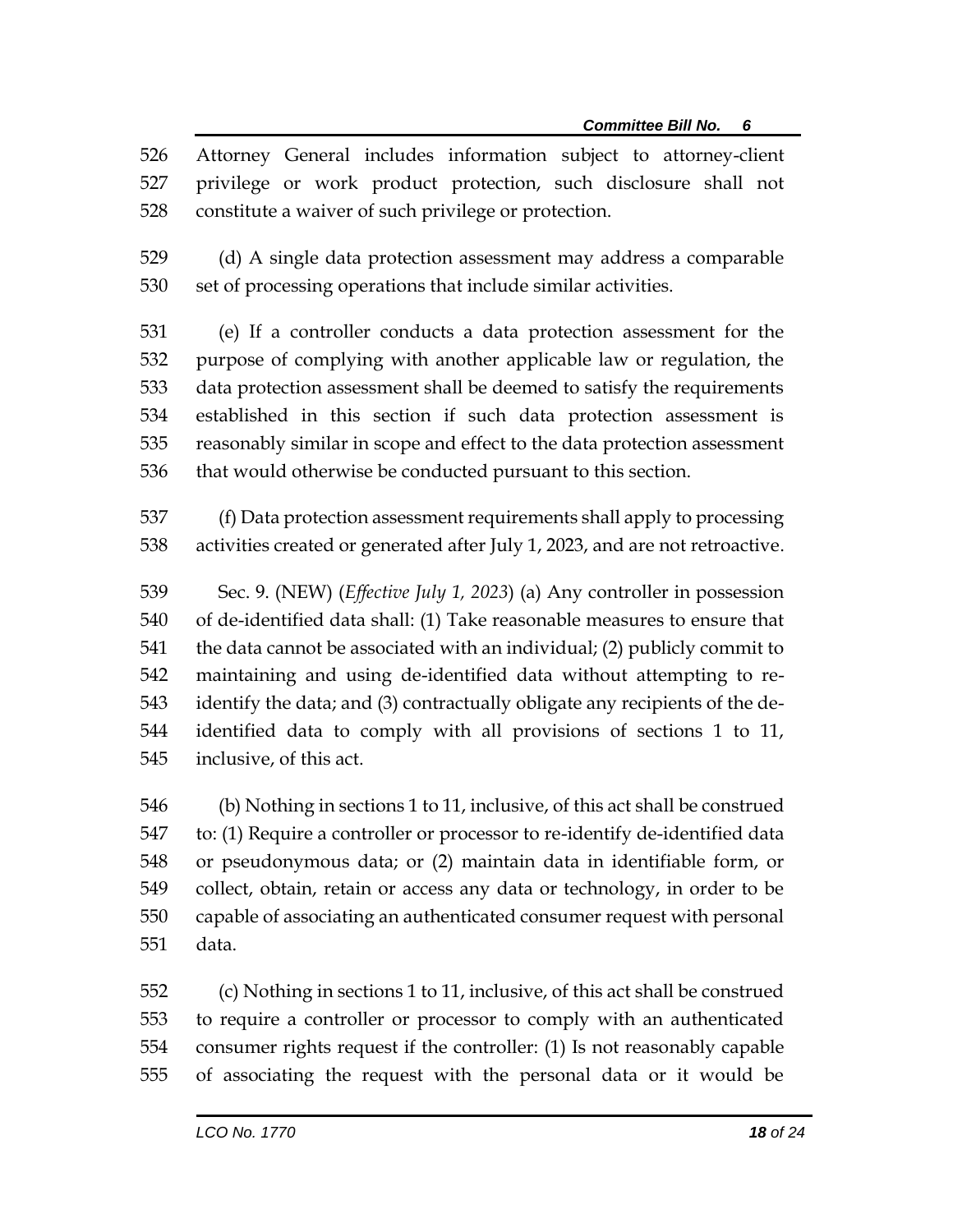unreasonably burdensome for the controller to associate the request with the personal data; (2) does not use the personal data to recognize or respond to the specific consumer who is the subject of the personal data, or associate the personal data with other personal data about the same specific consumer; and (3) does not sell the personal data to any third party or otherwise voluntarily disclose the personal data to any third party other than a processor, except as otherwise permitted in this section.

 (d) Consumer rights shall not apply to pseudonymous data in cases where the controller is able to demonstrate any information necessary to identify the consumer is kept separately and is subject to effective technical and organizational controls that prevent the controller from accessing such information.

 (e) A controller that discloses pseudonymous data or de-identified data shall exercise reasonable oversight to monitor compliance with any contractual commitments to which the pseudonymous data or de- identified data is subject and shall take appropriate steps to address any breaches of those contractual commitments.

 Sec. 10. (NEW) (*Effective July 1, 2023*) (a) Nothing in sections 1 to 11, inclusive, of this act shall be construed to restrict a controller's or processor's ability to: (1) Comply with federal, state or municipal ordinances or regulations; (2) comply with a civil, criminal or regulatory inquiry, investigation, subpoena or summons by federal, state, municipal or other governmental authorities; (3) cooperate with law enforcement agencies concerning conduct or activity that the controller or processor reasonably and in good faith believes may violate federal, state or municipal ordinances or regulations; (4) investigate, establish, exercise, prepare for or defend legal claims; (5) provide a product or service specifically requested by a consumer; (6) perform a contract to which a consumer is a party, including fulfilling the terms of a written warranty; (7) take steps at the request of a consumer prior to entering into a contract; (8) take immediate steps to protect an interest that is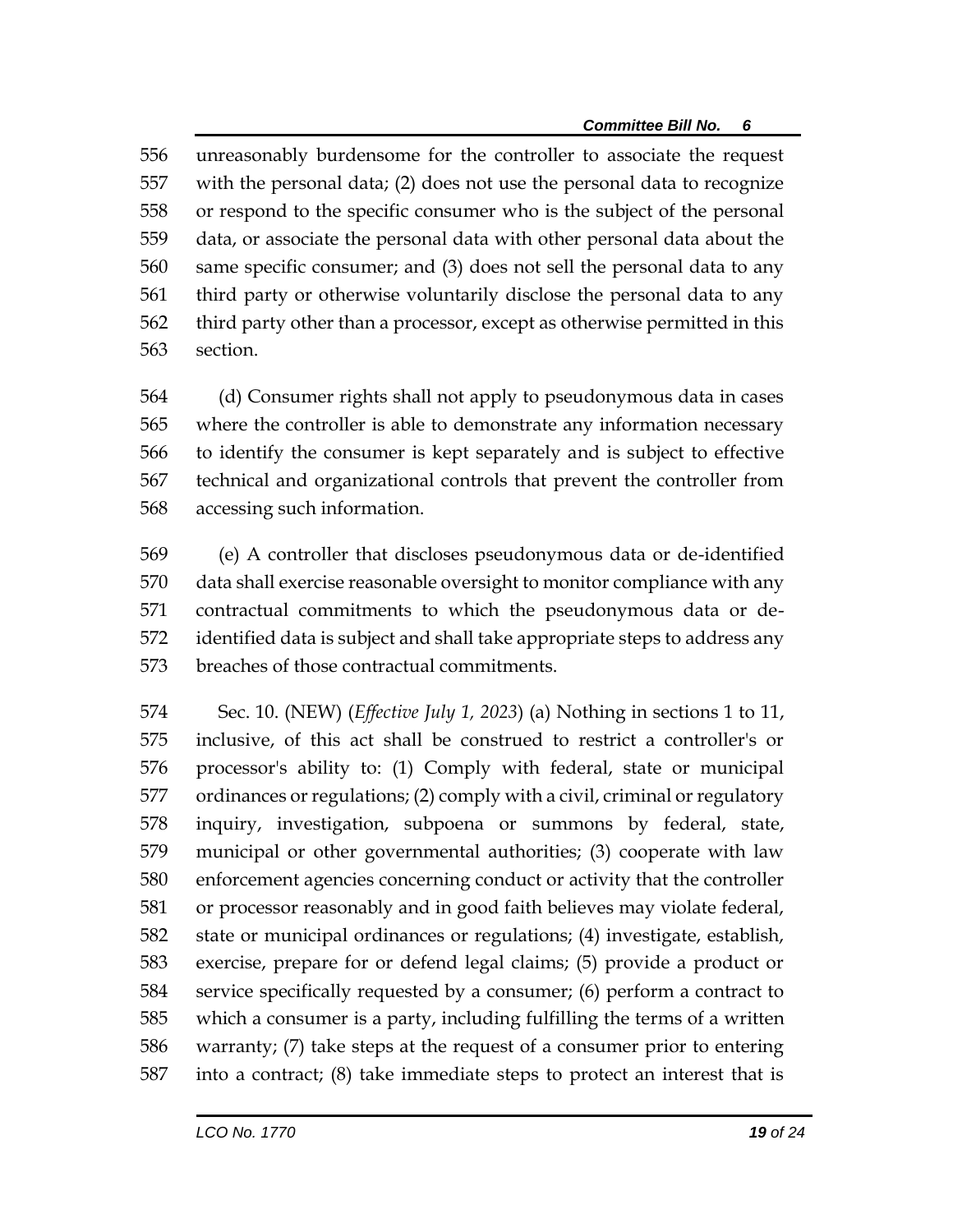essential for the life or physical safety of the consumer or another individual, and where the processing cannot be manifestly based on another legal basis; (9) prevent, detect, protect against or respond to security incidents, identity theft, fraud, harassment, malicious or deceptive activities or any illegal activity, preserve the integrity or security of systems or investigate, report or prosecute those responsible for any such action; (10) engage in public or peer-reviewed scientific or statistical research in the public interest that adheres to all other applicable ethics and privacy laws and is approved, monitored and governed by an institutional review board, or similar independent oversight entities, that determines (A) if the deletion of the information is likely to provide substantial benefits that do not exclusively accrue to the controller, (B) the expected benefits of the research outweigh the privacy risks, and (C) if the controller has implemented reasonable safeguards to mitigate privacy risks associated with research, including any risks associated with re-identification; (11) assist another controller, processor or third party with any of the obligations under sections 1 to 11, inclusive, of this act; or (12) process personal data for reasons of public interest in the area of public health, but solely to the extent that such processing is (A) subject to suitable and specific measures to safeguard the rights of the consumer whose personal data is being processed, and (B) under the responsibility of a professional subject to confidentiality obligations under federal, state or local law.

 (b) The obligations imposed on controllers or processors under sections 1 to 11, inclusive, of this act shall not restrict a controller's or processor's ability to collect, use or retain data for internal use to: (1) Conduct internal research to develop, improve or repair products, services or technology; (2) effectuate a product recall; (3) identify and repair technical errors that impair existing or intended functionality; or (4) perform internal operations that are reasonably aligned with the expectations of the consumer or reasonably anticipated based on the consumer's existing relationship with the controller, or are otherwise compatible with processing data in furtherance of the provision of a product or service specifically requested by a consumer or the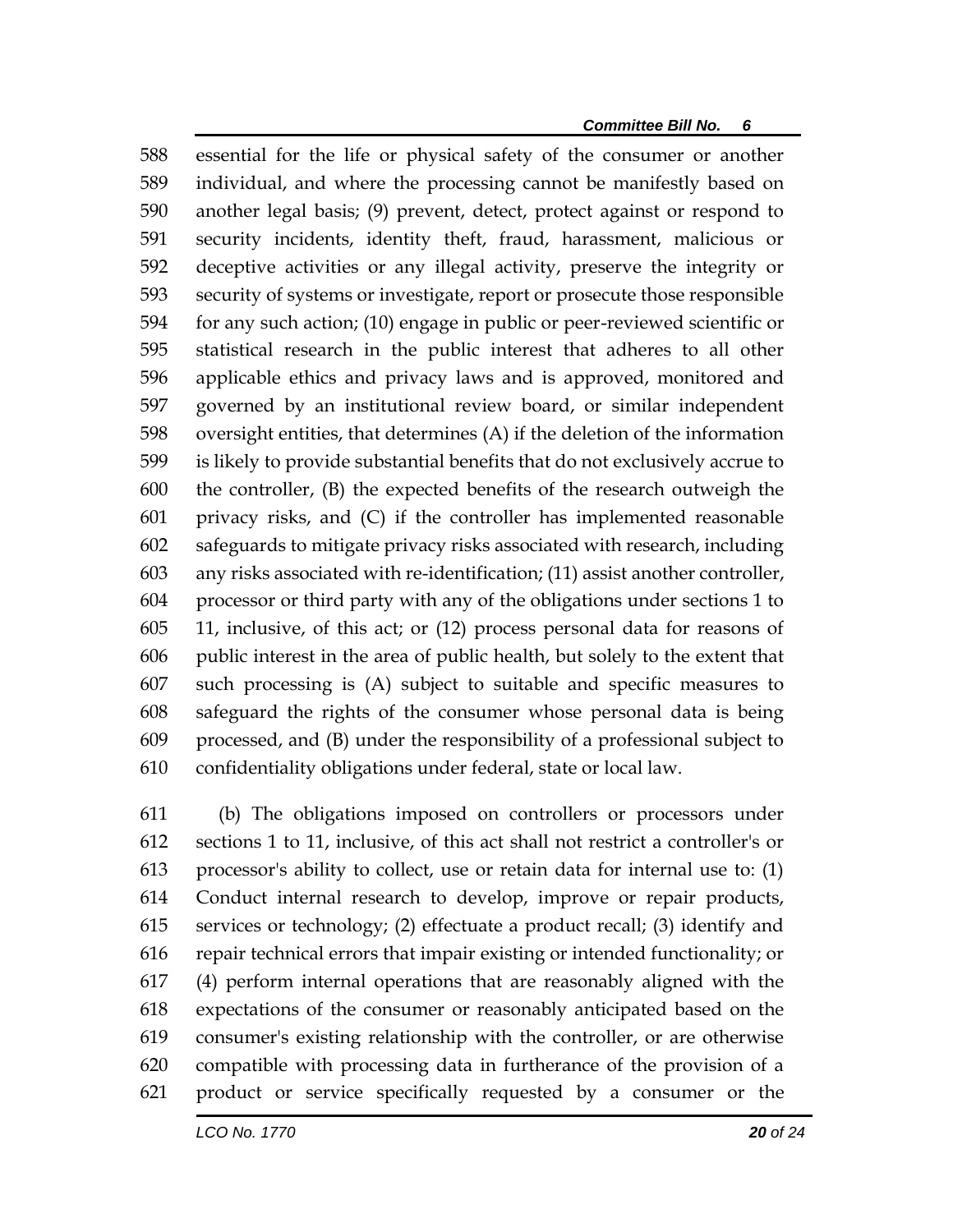performance of a contract to which the consumer is a party.

 (c) The obligations imposed on controllers or processors under sections 1 to 11, inclusive, of this act shall not apply where compliance by the controller or processor with said sections would violate an evidentiary privilege under the laws of this state. Nothing in sections 1 to 11, inclusive, of this act shall be construed to prevent a controller or processor from providing personal data concerning a consumer to a person covered by an evidentiary privilege under the laws of the state as part of a privileged communication.

 (d) A controller or processor that discloses personal data to a third- party controller or processor, in compliance with the requirements of sections 1 to 11, inclusive, of this act, is not in violation of said sections if the third-party controller or processor that receives and processes such personal data is in violation of said sections, provided, at the time of disclosing the personal data, the disclosing controller or processor did not have reason to believe that the recipient would violate said sections. A third-party controller or processor receiving personal data from a controller or processor in compliance with the requirements of sections 1 to 11, inclusive, of this act is likewise not in violation of said sections for the transgressions of the controller or processor from which such third-party controller or processor receives such personal data.

 (e) Nothing in sections 1 to 11, inclusive, of this act shall be construed as an obligation imposed on controllers and processors that adversely affects the rights or freedoms of any persons, such as exercising the right to freedom of speech under the First Amendment to the United States Constitution, or applies to the processing of personal data by a person in the course of a purely personal or household activity.

 (f) Personal data processed by a controller pursuant to this section may be processed to the extent that such processing is: (1) Reasonably necessary and proportionate to the purposes listed in this section; and (2) adequate, relevant and limited to what is necessary in relation to the specific purposes listed in this section. Personal data collected, used or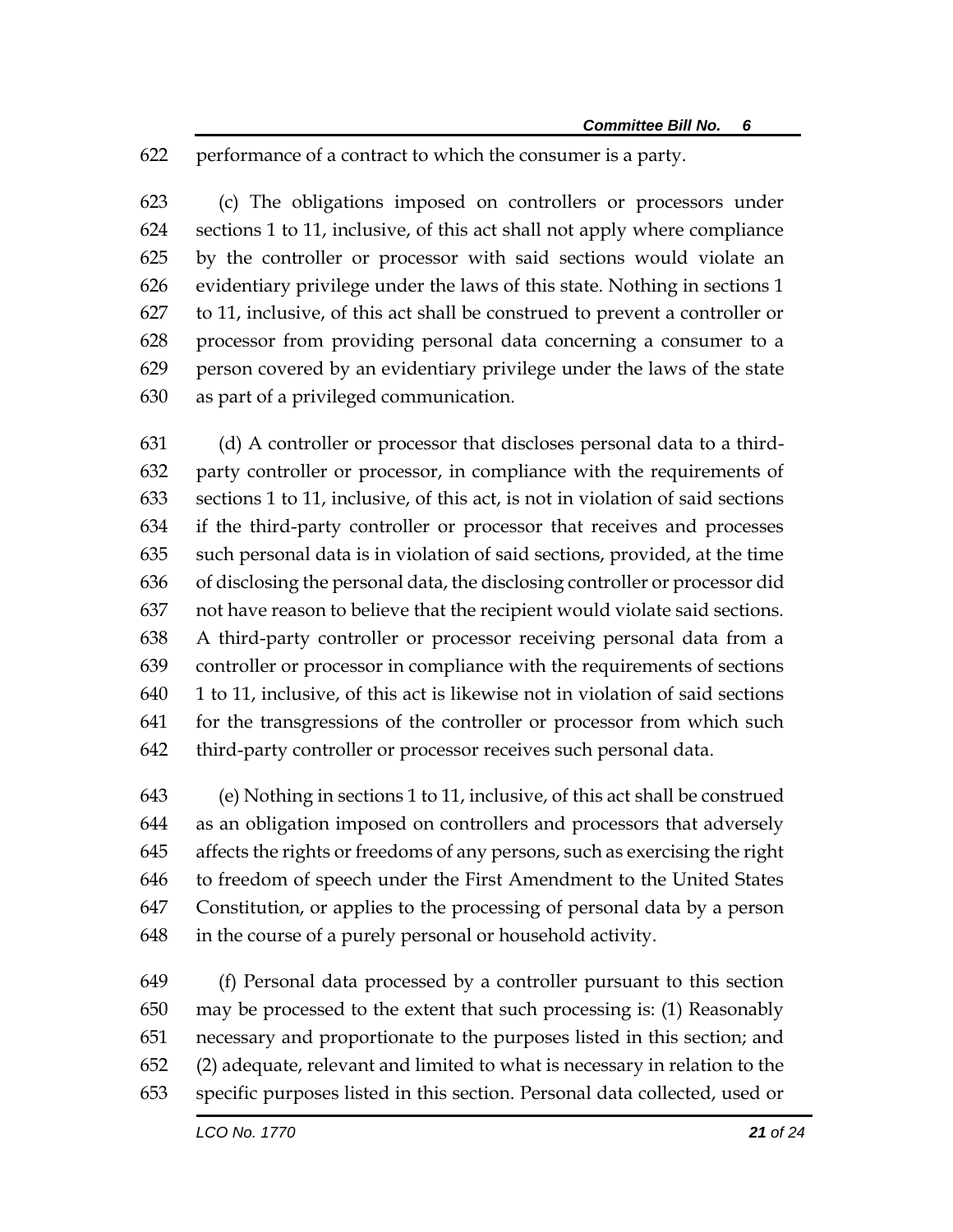retained pursuant to subsection (b) of this section shall, where applicable, take into account the nature and purpose or purposes of such collection, use or retention. Such data shall be subject to reasonable administrative, technical and physical measures to protect the confidentiality, integrity and accessibility of the personal data and to reduce reasonably foreseeable risks of harm to consumers relating to such collection, use or retention of personal data.

 (g) If a controller processes personal data pursuant to an exemption in this section, the controller bears the burden of demonstrating that such processing qualifies for the exemption and complies with the requirements in subsection (f) of this section.

 (h) Processing personal data for the purposes expressly identified in this section shall not solely make a legal entity a controller with respect to such processing.

 Sec. 11. (NEW) (*Effective July 1, 2023*) (a) The Attorney General shall have exclusive authority to enforce violations of sections 1 to 10, inclusive, of this act.

 (b) During the period beginning on July 1, 2023, and ending on December 31, 2024, the Attorney General shall, prior to initiating any action for a violation of any provision of sections 1 to 10, inclusive, of this act, issue a notice of violation to the controller if the Attorney General determines that a cure is possible. If the controller fails to cure such violation within sixty days of receipt of the notice of violation, the Attorney General may bring an action pursuant to this section.

 (c) Nothing in sections 1 to 10, inclusive, of this act shall be construed as providing the basis for, or be subject to, a private right of action for violations of said sections or any other law.

 (d) A violation of the requirements of sections 1 to 10, inclusive, of this act shall constitute an unfair trade practice for purposes of section 42-110b of the general statutes and shall be enforced solely by the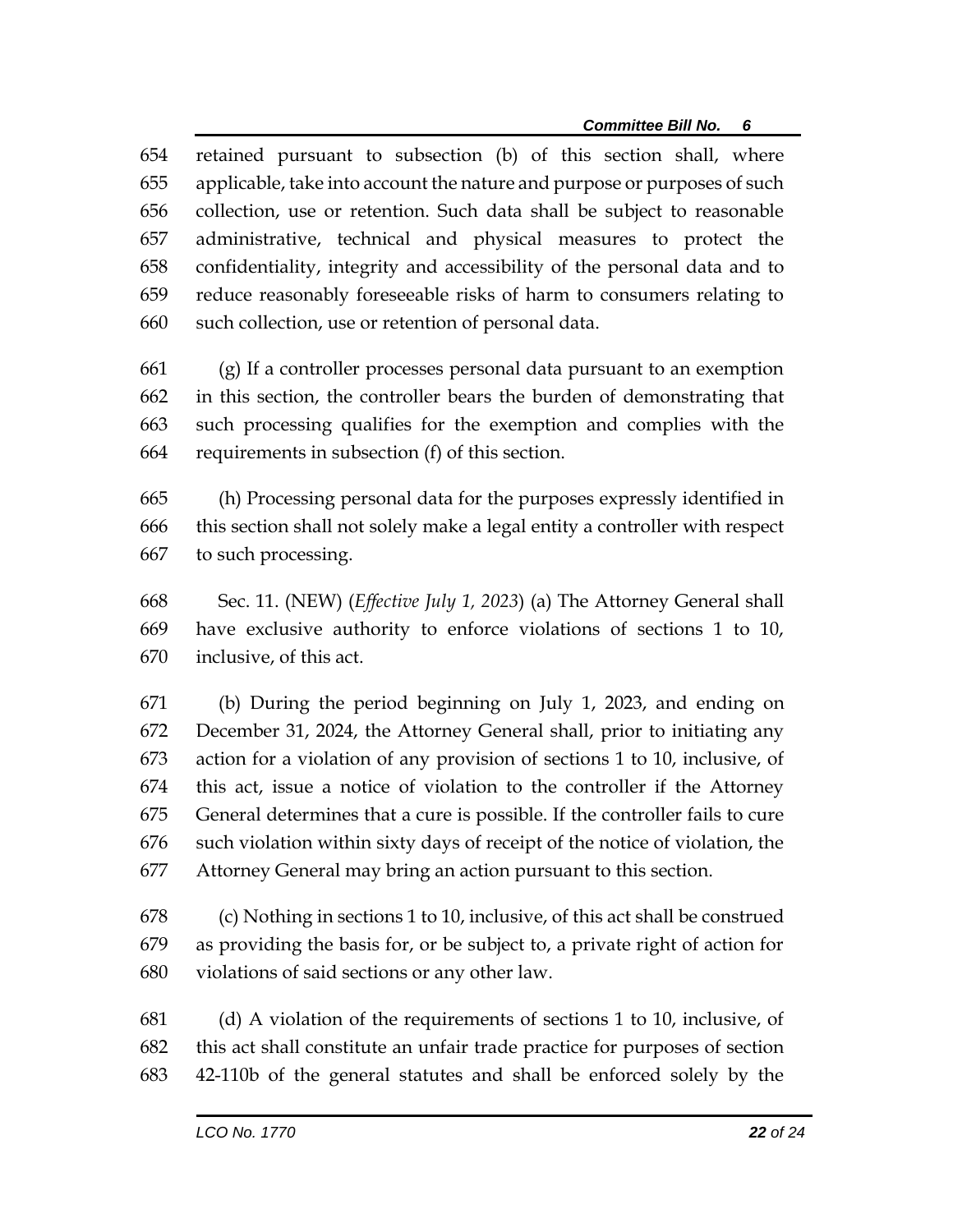- 684 Attorney General, provided the provisions of section 42-110g of the
- 685 general statutes shall not apply to such violation.

| This act shall take effect as follows and shall amend the following<br>sections: |              |             |
|----------------------------------------------------------------------------------|--------------|-------------|
| Section 1                                                                        | July 1, 2023 | New section |
| Sec. 2                                                                           | July 1, 2023 | New section |
| Sec. 3                                                                           | July 1, 2023 | New section |
| Sec. 4                                                                           | July 1, 2023 | New section |
| Sec. 5                                                                           | July 1, 2023 | New section |
| Sec. 6                                                                           | July 1, 2023 | New section |
| Sec. 7                                                                           | July 1, 2023 | New section |
| Sec. 8                                                                           | July 1, 2023 | New section |
| Sec. 9                                                                           | July 1, 2023 | New section |
| Sec. 10                                                                          | July 1, 2023 | New section |
| Sec. 11                                                                          | July 1, 2023 | New section |

## *Statement of Purpose:*

To: (1) Establish (A) a framework for controlling and processing personal data, and (B) responsibilities and privacy protection standards for data controllers and processors; and (2) grant consumers the right to (A) access, correct, delete and obtain a copy of personal data, and (B) opt out of the processing of personal data for the purposes of (i) targeted advertising, (ii) certain sales of personal data, or (iii) profiling in furtherance of decisions that produce legal or similarly significant effects concerning consumers.

*[Proposed deletions are enclosed in brackets. Proposed additions are indicated by underline, except that when the entire text of a bill or resolution or a section of a bill or resolution is new, it is not underlined.]*

| SEN. LOONEY, 11th Dist.; SEN. DUFF, 25th Dist.       |  |
|------------------------------------------------------|--|
| SEN. ANWAR, 3rd Dist.; SEN. CABRERA, 17th Dist.      |  |
| SEN. CASSANO, 4th Dist.; SEN. COHEN, 12th Dist.      |  |
| SEN. DAUGHERTY ABRAMS, 13th Dist.; SEN. FLEXER, 29th |  |
| Dist.                                                |  |
| SEN. FONFARA, 1st Dist.; SEN. HASKELL, 26th Dist.    |  |
| SEN. KUSHNER, 24th Dist.; SEN. LESSER, 9th Dist.     |  |
| SEN. LOPES, 6th Dist.; SEN. MARONEY, 14th Dist.      |  |
| SEN. MCCRORY, 2nd Dist.; SEN. MILLER P., 27th Dist.  |  |
| SEN. MOORE, 22nd Dist.; SEN. SLAP, 5th Dist.         |  |
|                                                      |  |